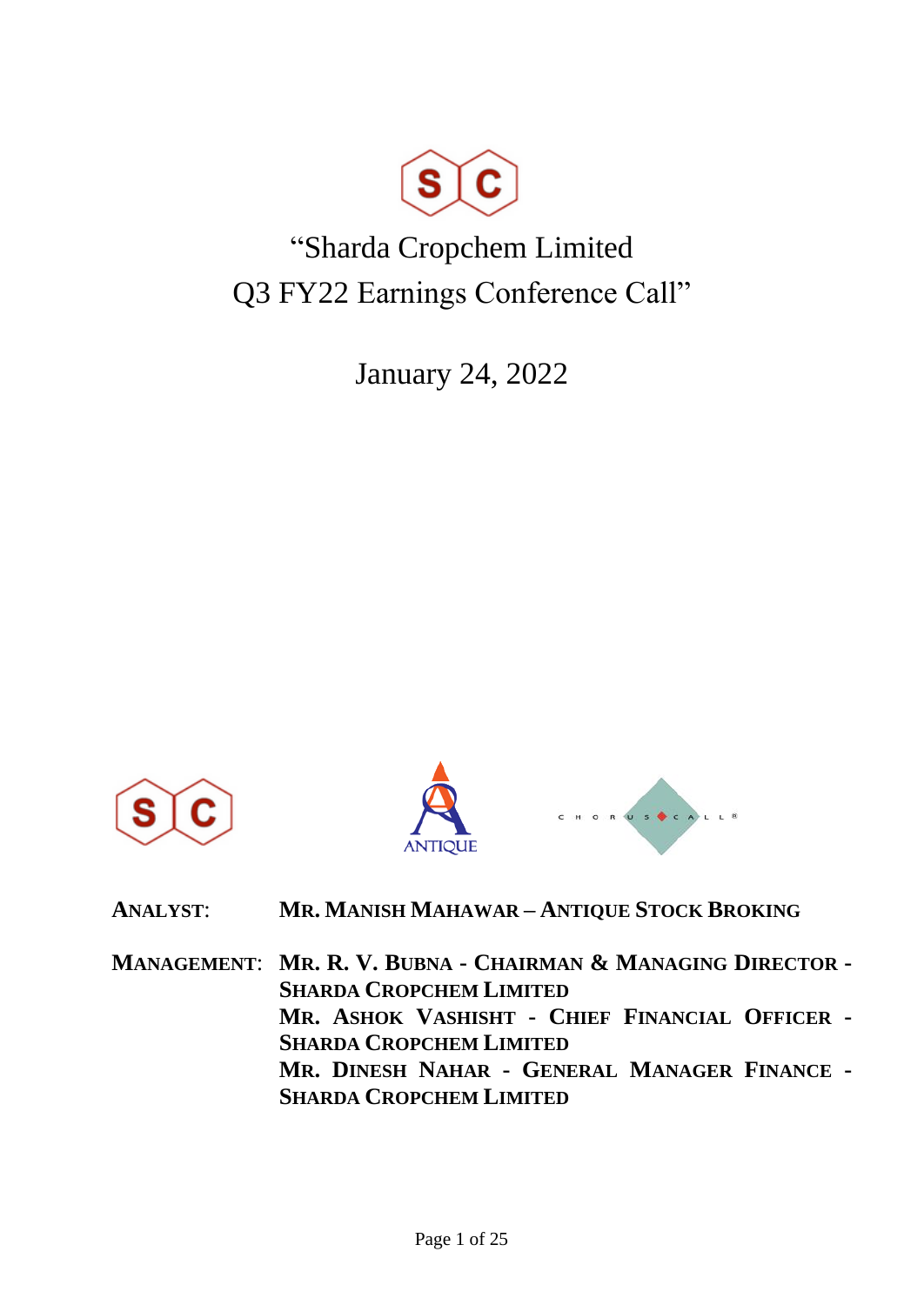

- **Moderator**: Ladies and gentlemen, good day and welcome to the Q3 FY22 earnings conference call of Sharda Cropchem Limited hosted by Antique Stock Broking. As a reminder, all participant lines will be in the listen-only mode and there will be an opportunity for you to ask questions after the presentation concludes. Should you need assistance during the conference call, please signal an operator by pressing "\*" then "0" on your touchtone phone. Please note that this conference is being recorded. I now hand the conference over to Mr. Manish Mahawar from Antique Stock Broking. Thank you and over to you Sir!
- **Manish Mahawar**: Thank you Steven. On behalf of Antique Stock Broking, I would like to welcome all the participants on the call of Sharda Cropchem. From the management, we have Mr. R. V. Bubna - Chairman & Managing Director, Mr. Ashok Vashisht - CFO, and Mr. Dinesh Nahar - General Manager Finance on the call. Without further ado, I would like to hand over the call to Mr. Bubna for opening remarks, post which we will open the floor for the Q&A. Thank you and over to you Bubna ji!
- **R. V. Bubna**: Thank you, Manish. Good day ladies and gentlemen. A very warm welcome to everyone present here for the earning call of the Sharda Cropchem Limited for Q3 FY22 performance. Sharda Cropchem is represented by myself, Ramprakash Bubna, Chairman and Managing Director, our Chief Financial Officer, Mr. Ashok Vashisht, and Mr. Dinesh Nahar, General Manager Finance.

Talking briefly about our Q3 FY22 results, revenues grew by 78.2% Y-o-Y from Rs.494 Crores in Q3 FY21 to Rs.880 Crores in Q3 FY22 led by strong volume growth across geographies, better product mix and price realization. Europe grew by 124.1%, NAFTA grew by 75.8%, LATAM grew by 18% and the Rest of the World by 19.2% Y-o-Y. During Q3 FY22 agrochemicals to non-agrochemical mix stood at 82: 18. Agrochemical business grew by 79.8% Y-o-Y, Europe grew by 123.5% Y-o-Y, NAFTA grew by 82.3% Y-o-Y, LATAM grew by 27.1%Y-o-Y, Rest of the World grew by 5.3% Y-o-Y.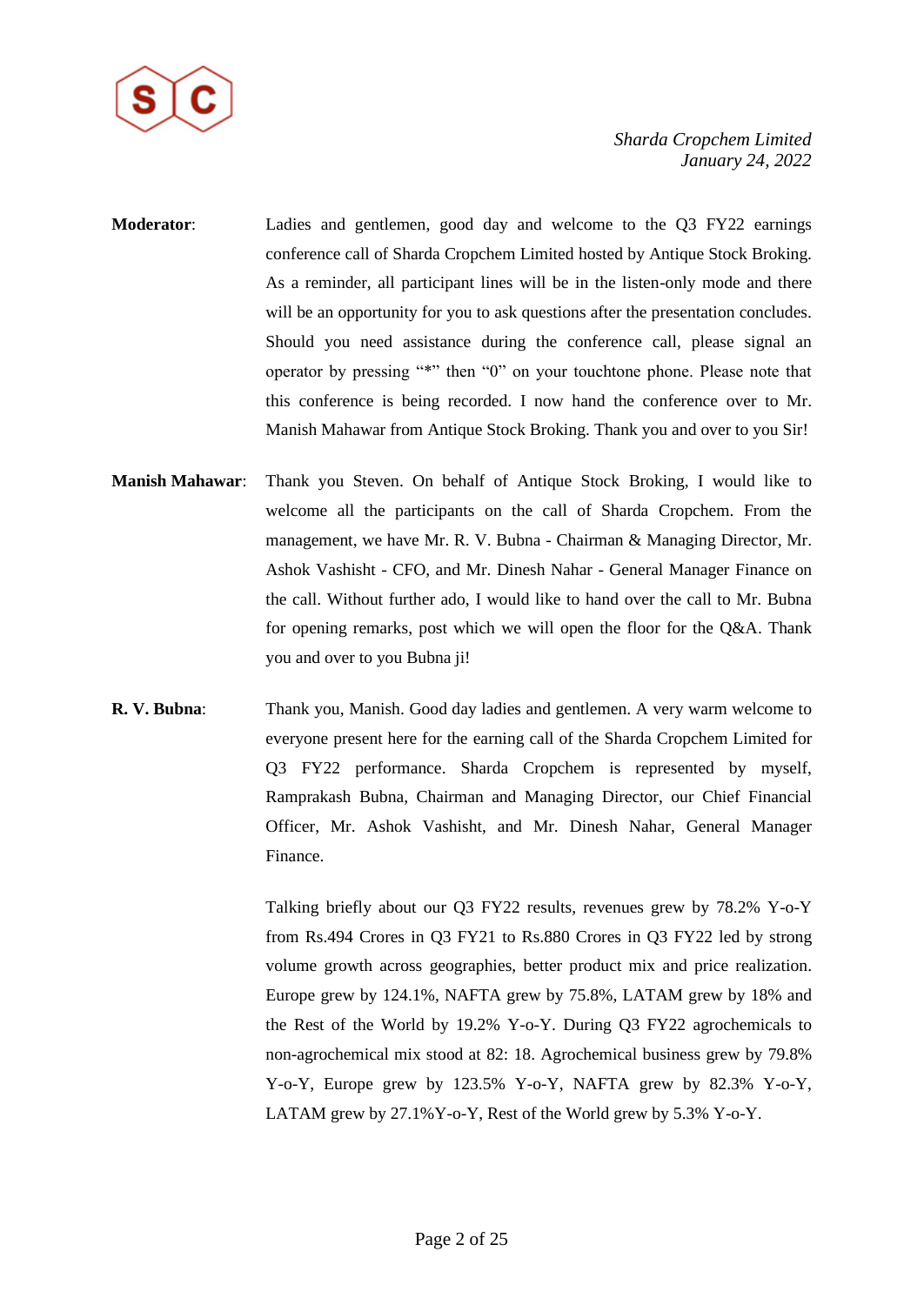

Formulation and active mix stood at 94: 6 in Q3 FY22. Non-agrochemical business grew by 70.9% Y-o-Y during Q3 FY22. NAFTA grew by 51.8%, Europe grew by 127.4%, the Rest of the World grew by 80% and LATAM degrew by 36% Y-o-Y.

The company continues to strengthen its product portfolio by prudently investing in new product registrations. Sharda Cropchem's total product registration stood at 2,645 on December 31, 2021. Additionally, 1,099 applications of the product registrations globally are at different stages of approval. The capex stood at Rs.203 Crores as on December 31, 2022, versus 170 Crores in the same period last financial year. With this brief overview, I would now like to hand over the call to our CFO, Mr. Ashok Vashisht for discussing our financial performances.

**Ashok Vashisht**: Thank you, Mr. Bubna. Good evening and thank you for attending the call. I am pleased to give you a brief on the Q3 FY22 financial performance. During the Q3 FY22 our revenue surged by 78.2% Y-o-Y, which was mainly driven by strong volume growth of 50.9% Y-o-Y, favorable price and product mix to the tune of 26.5% Y-o-Y coupled with exchange gain of 0.8% Y-o-Y during the quarter.

> On year-to-date basis i.et for 9MFY22, revenue grew by 64.1% Y-o-Y, so we reached to Rs. 2,145 Crores in 9M FY2022 from Rs.1,308 Crores last year same 9 months.

> Gross profit for the quarter grew by 75% Y-o-Y from Rs. 171 Crores in Q3 FY21 to Rs.298 Crores in Q3 FY22. Gross margin slightly reduced to 33.9% in Q3 FY22 mainly because of higher freight cost. On geographical mix, NAFTA region was the highest contributor during Q3 FY22 followed by Europe and ROW.

> In terms of 9M FY22 performance, Gross profit grew by 57.8% Y-o-Y from Rs.419 Crores in 9M FY21 to Rs. 661 Crores in 9MFY22.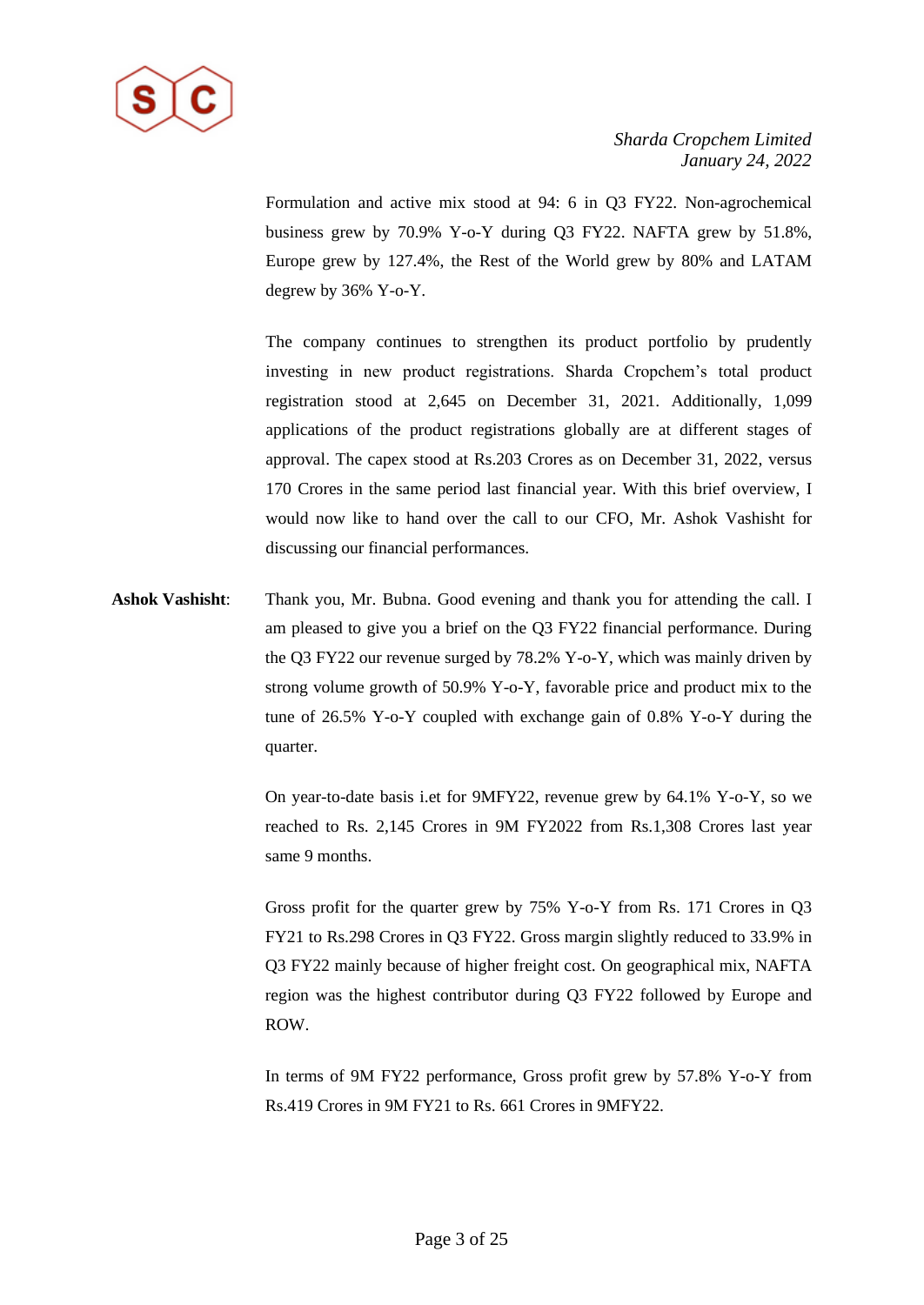

EBITDA registered a very strong growth of 97.1% Y-o-Y for the quarter. We recorded EBITDA of Rs.201 Crores in Q3 FY22, The EBITDA for Q3 FY21 was Rs.102 Crores. The EBITDA margin expansion was by 220 Bps to 22.8% in Q3 FY22 mainly driven by economies of scale, effective cost management which was marginally impacted by higher freight cost. Our 9MFY22 EBITDA grew by by 96.6% from Rs.209 Crores in 9M FY21 to Rs.411 Crores YTD December 31, 2022.

Profit after tax grew by 11.6% YoY from Rs.48 Crores in Q3 FY21 to Rs.102 Crores in Q3 FY22.

Our year-to-date profit after tax i.e for the 9M FY22 grew by 80.8% Y-o-Y from Rs.95 Crores in FY21 to Rs.172 Crores in 9M FY22. Our cash profit stood at Rs.161 Crores in Q3 FY22 as compared to Rs.89 Crores in Q3 FY21. We continue to focus on working capital efficiency and net working capital in terms of number of days stood at 72 days as at December 31, 2022.

Thank you very much again for participating in the call. We now open the floor for the questions. Thank you.

- **Moderator**: Thank you very much, we will now begin the question and answer session. The first question is from the line of Tarang from Old Bridge Capital. Please go ahead.
- **Tarang:** Sir, good evening and congratulations for an extremely strong set of numbers. I had three questions, number one, if you could give us some sense on different components of capex for registration in terms of cost for instance, when incurring capex for registration, how much would it cost to get the bioequivalent studies, how much would the registration take and what are the other components and typically the time it takes to get a registration up and running?
- **R V. Bubna**: Can you finish your question, Mr. Tarang?
- **Tarang**: Yes, Sir, I have two more, if you could within geography that you operate, give some sense on the timing distances of getting the registration approved across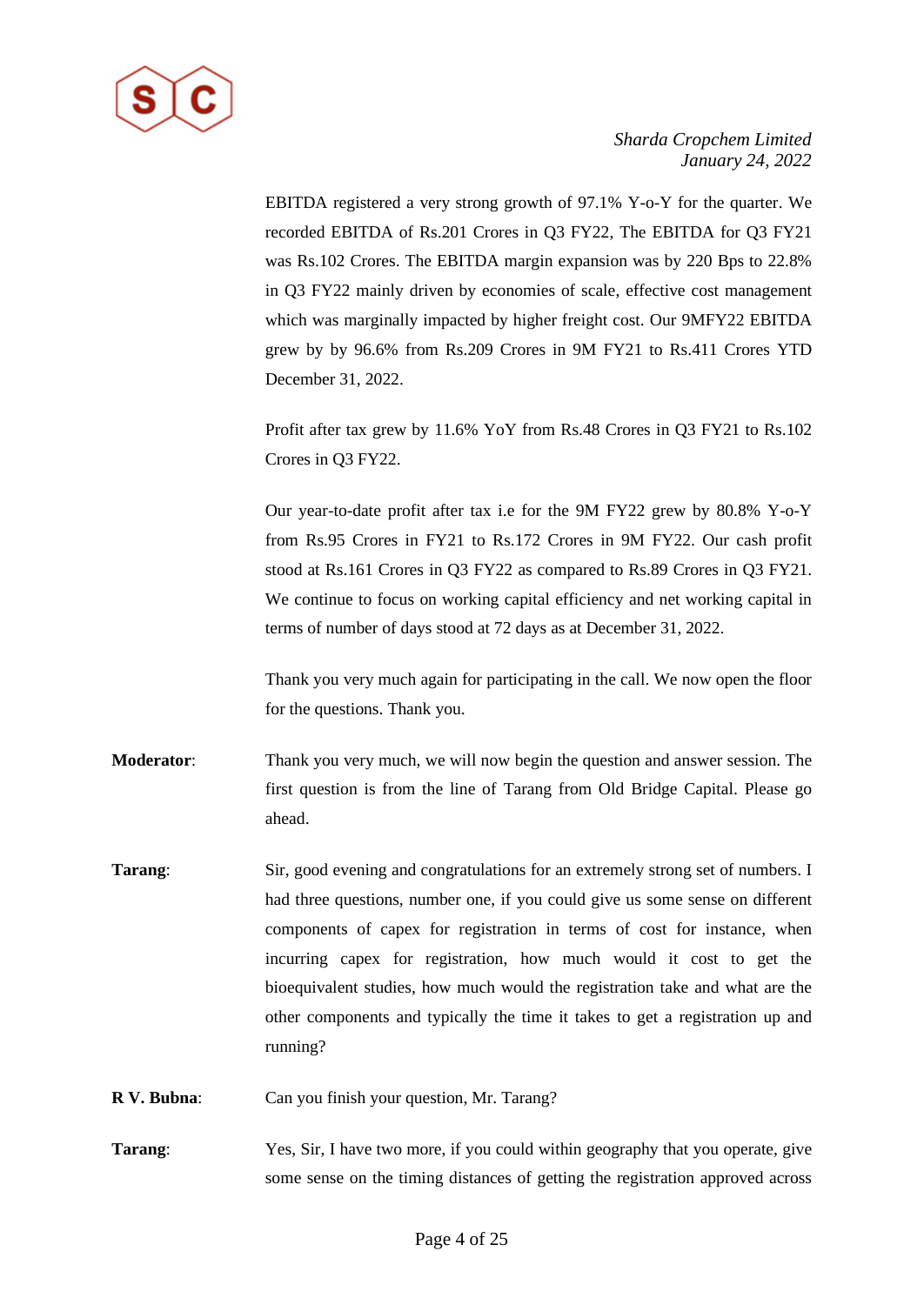

geographies and the cost expenditure differential, which is the most expensive, how much would it be versus some other geography that you would typically get the registrations done and third is if we see your presentation, you have spoken about penetrating deeper into certain markets by deploying your own field source, so what is the thought process behind it, what is the incremental spread that you get on realizations by doing that and what are the strategic advantages that the business gets by doing that because I would assume it would also involve front loading of a lot of costs on P&L, so these are the three questions from me, Sir

- **R V. Bubna**: Mr. Tarang, I will answer your questions one by one. First was the components of capex, if you have been tracking the agrochemical companies and the registration cost, this is absolutely undefinable. It depends on product to product, country to country and within the same country depends upon a lot of bureaucratic processes, so it is endless, sometimes one registration may take 3 years and another product in the same country or same geography may take 6 years or 7 years, so it is very difficult to give the components of capex, what was your second question, Mr. Tarang?
- **Tarang:** Which geography would be the most expensive to get the same registration done, and in terms of timing, how much time would it take, which geography is the most stringent when it comes to the timeline for getting the registrations?
- **R V. Bubna**: The answer to both the question is Europe, both in terms of expenses and timeline, sometimes the product you register in Europe may cost you  $\epsilon$ 4 million,  $65$  million or  $66$  million and the time can go as well as high as 8 to 9 years and that kind of products you might get it in  $\epsilon$ 2 million to  $\epsilon$ 3 million and get the registration in 2, 3, or 4 years.

**Tarang**: And that will be homogeneous across all of Europe?

**R V. Bubna**: No, Sir, the first is registration, in all the countries in Europe we go step by step. We receive in one country first and then expand our best to the second, third, and fourth countries. Here also the lab results and the active ingredient is approved by one country, which is nominated by the European Union for every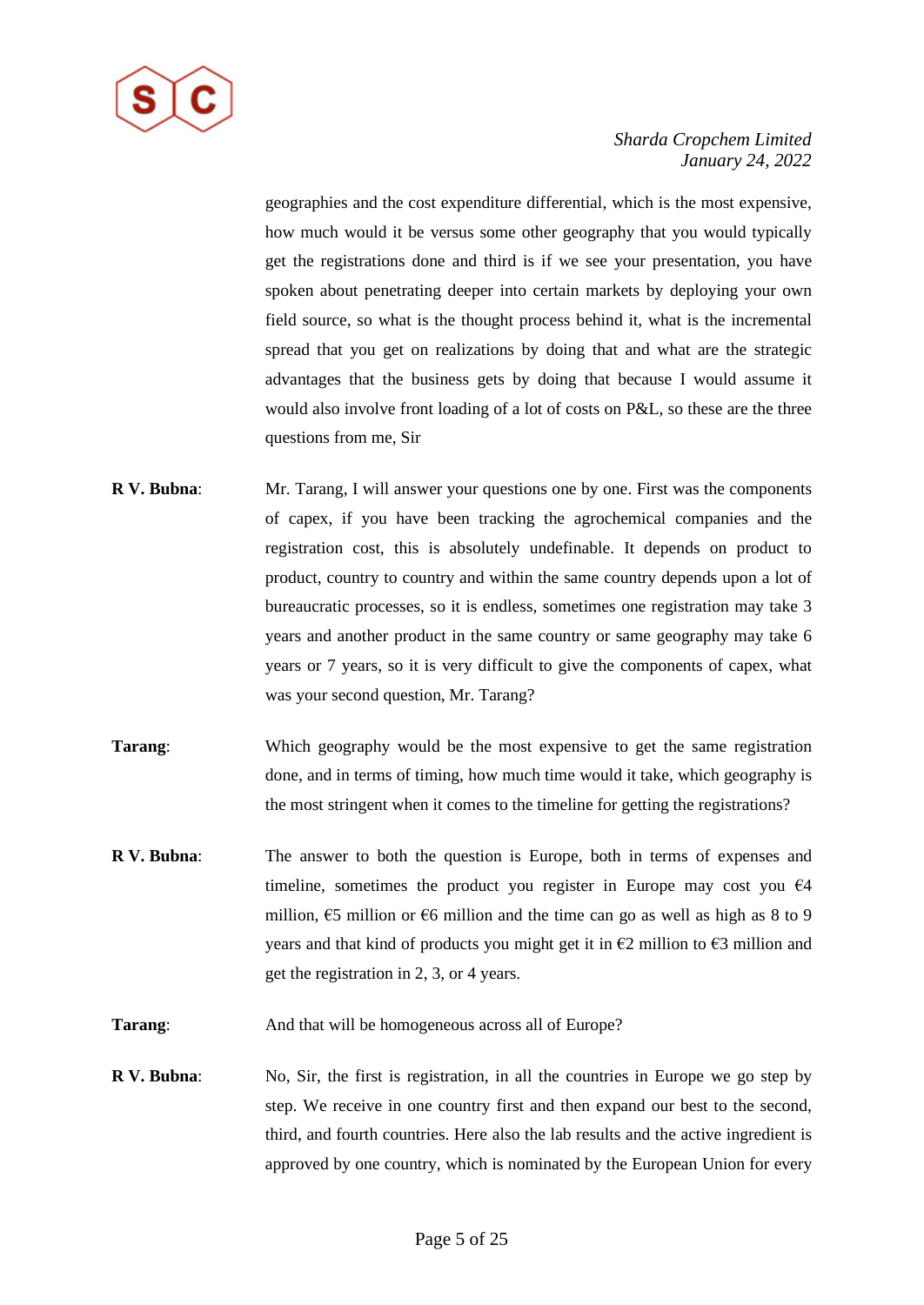

product, so that country first evaluates the equivalents of our product with the original product after having received the approval and registration of the active ingredient then we apply for the formulated product and the formulated product has to be approved by each country individually.

- **Tarang**: Got it.
- **R V. Bubna:** And the third step is the number of crops, we get approval for one crop and then slowly expand to other crops where the same product is applicable, so it is a continuous process, long-term process and very expensive, it needs a lot of patience.
- **Tarang:** Got it and you spoke about deploying additional man force on the ground in certain markets, which my sense is maybe getting closer to the farmers than you already are, what kind of additional realization would this involve, I am sure your margins would be a lot better for you to do this probably and what kind of impact could we see in your P&L as you start deploying the strategy?
- **R V. Bubna**: Mr. Tarang, most of our products are sold to the distributors, not to direct farmers as far as we are concerned, the products go from distributors to the retailers and sometimes directly to the farmers, the only contact we have directly with the farmers are some cooperatives who buy in a bulk way and then distribute to their members. We put our people on the ground to get the feedback about the usefulness of the product, performance of the product, and demand but the dealings are made with the distributors.
- **Tarang:** Because in the presentation, you said forward integration build own sales force, so that would be restricted to the distributors, correct?

**R V. Bubna**: Yes, Sir.

**Tarang:** That is it from me, thank you.

**Moderator:** Thank you. The next question is from the line of Poojan Shah from the Akash Ganga Investment. Please go ahead.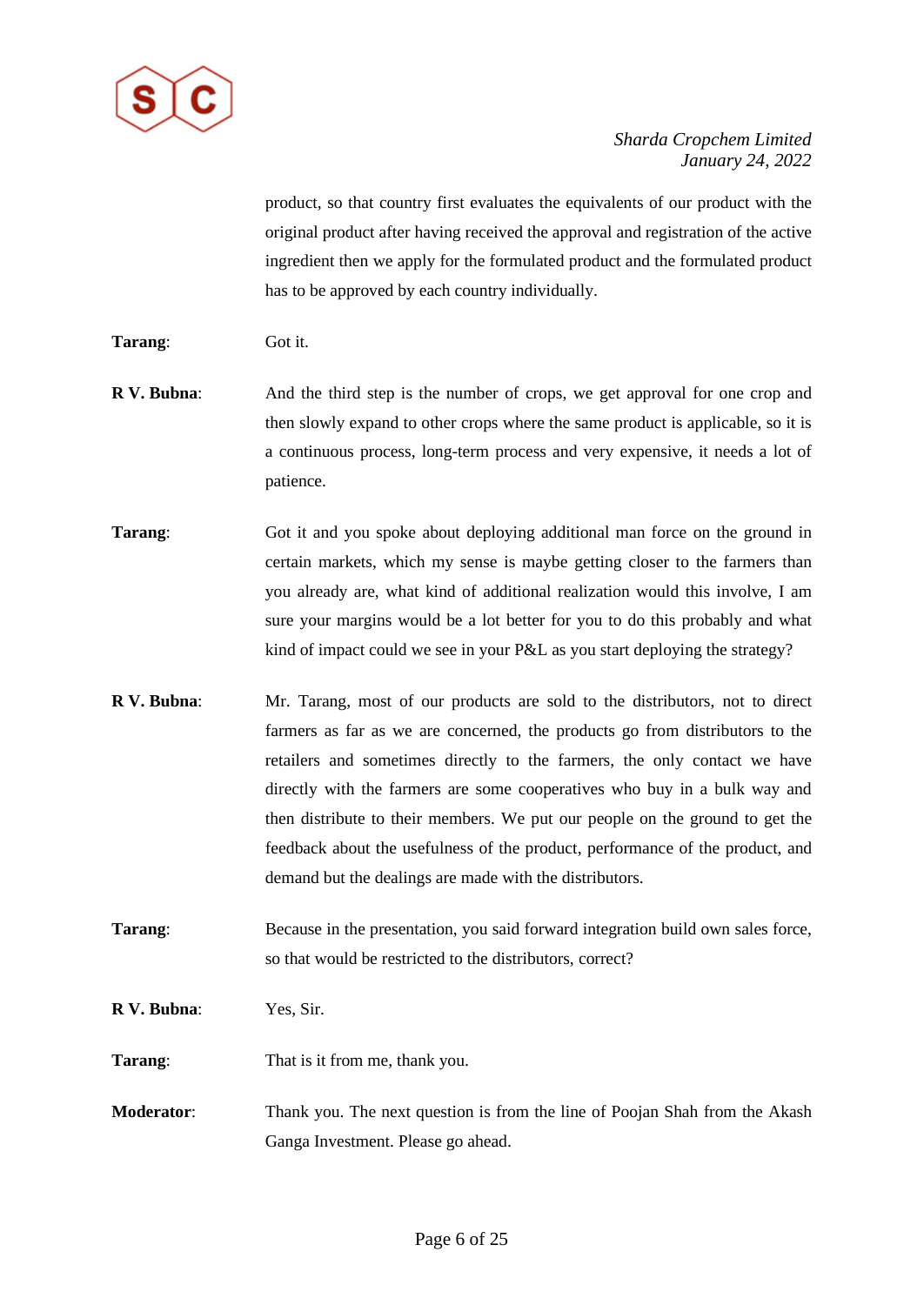

- **Poojan Shah:** Sir, my first question would be, we have great growth in this agro business, so can you give us a brief outlook about the type of growth and would it be sustainable for you for the next 4 to 5 years and are we getting traction from these new products, which we have registered or it has been getting traction from our old products portfolio?
- **R V. Bubna**: Mr. Poojan, it is both getting traction from the old products as well as the new products, new products take a little extra time to establish, to find the acceptability in the market, but the old products which have been already established and accepted by the markets, farmers, and the consumers, it also depends upon the weather, many other factors to get the traction.
- **Poojan Shah:** Industry outlook for agri business like will it be sustainable or you can say this would be sort of 3 to 4 times event, which we are seeing from China Plus one. Can just give broader outlook on the industry?
- **R V. Bubna:** So, the industry outlook is very good and positive, as you know the population of the world is increasing, so is the demand for agricultural commodity and agrochemicals, we are in the business for more than 25 years and we are seeing that the global volume of agrochemical demand has increased from about \$45 billion to around \$70 billion now, and it is continuously increasing, so the outlook is positive.
- **Poojan Shah:** Sir, and my last question would be, are we focusing into new geographies or are we focusing on the previous geographies can you just give some broad idea on that?
- **R V. Bubna**: See, Mr. Poojan, we have been dealing with most o geographies for the last many years, but now we are concentrating on enlarging our portfolio for each geography.

**Poojan Shah:** Sir, got it. Thank you, Sir.

**Moderator**: Thank you. The next question is from the line of Dhaval Shah from Svan Investment. Please go ahead.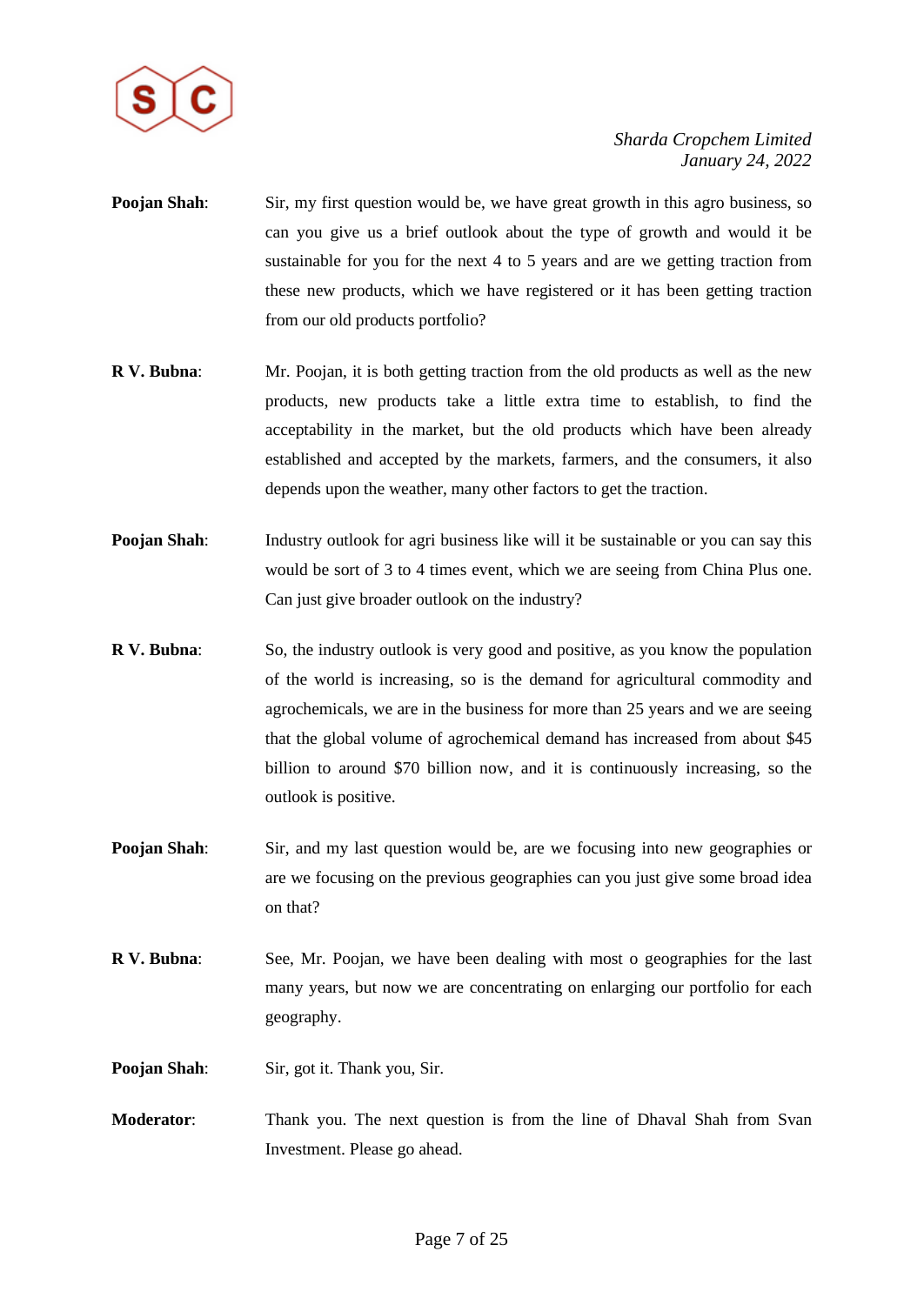

- **Dhaval Shah:** Congratulations on great numbers, Sir. I have a couple of questions, first to start with, if we look at our long-term sales growth it has been in high double digit, but something it really changed for the company in the last 4 to 5 quarters, so if you could elaborate, has our distributor switched supplier and chosen our company to procure more or have we expanded our market, what is really changed, which is giving us such high growth rates and along with good margins, secondly we have been procuring from China and we hear different stories in the last 6 to 8 months regarding the cost pressure and the supply bottleneck that China is having, but our company seems to be quite resilient from all those problems, so can you give us some understanding, what has changed for us in the last 4 to 5 quarters and what sort of growth do you foresee going forward, thank you?
- **R V. Bubna**: Mr. Dhaval, the last 4 to 5 quarters have been very unique, we have passed through such a big crisis, such big hassles and so many difficulties. We have been little prudent in choosing our strategies, we have to choose right products and the right quantity in spite of increase in the prices, forseeing at the end of the day the world will have to be going for high pricing, so many of these strategies and our direct communication and contact with the markets has helped us in planning the strategy and I think they would be sustainable.
- **Dhaval Shah**: So, what would be the normalized growth rate that would be sustainable?
- **R V. Bubna**: See, the growth depends upon many factors, the number of products and portfolio is one of the important factors, but it also depends upon the climatic conditions, sowing patterns of the crops and various agri commodities, I feel that the growth rate will continue positively.
- **Dhaval Shah**: That is a great and good statement, thank you. Sir, but have you done any higher volume from our distributor where they have switched to us because whatever be the product mix or whatever be the price increase such high 60- 70% kind of growth, I am unable to understand where are we getting that growth from or did we have some exclusivity for some product or geography, so if you can little bit elaborate?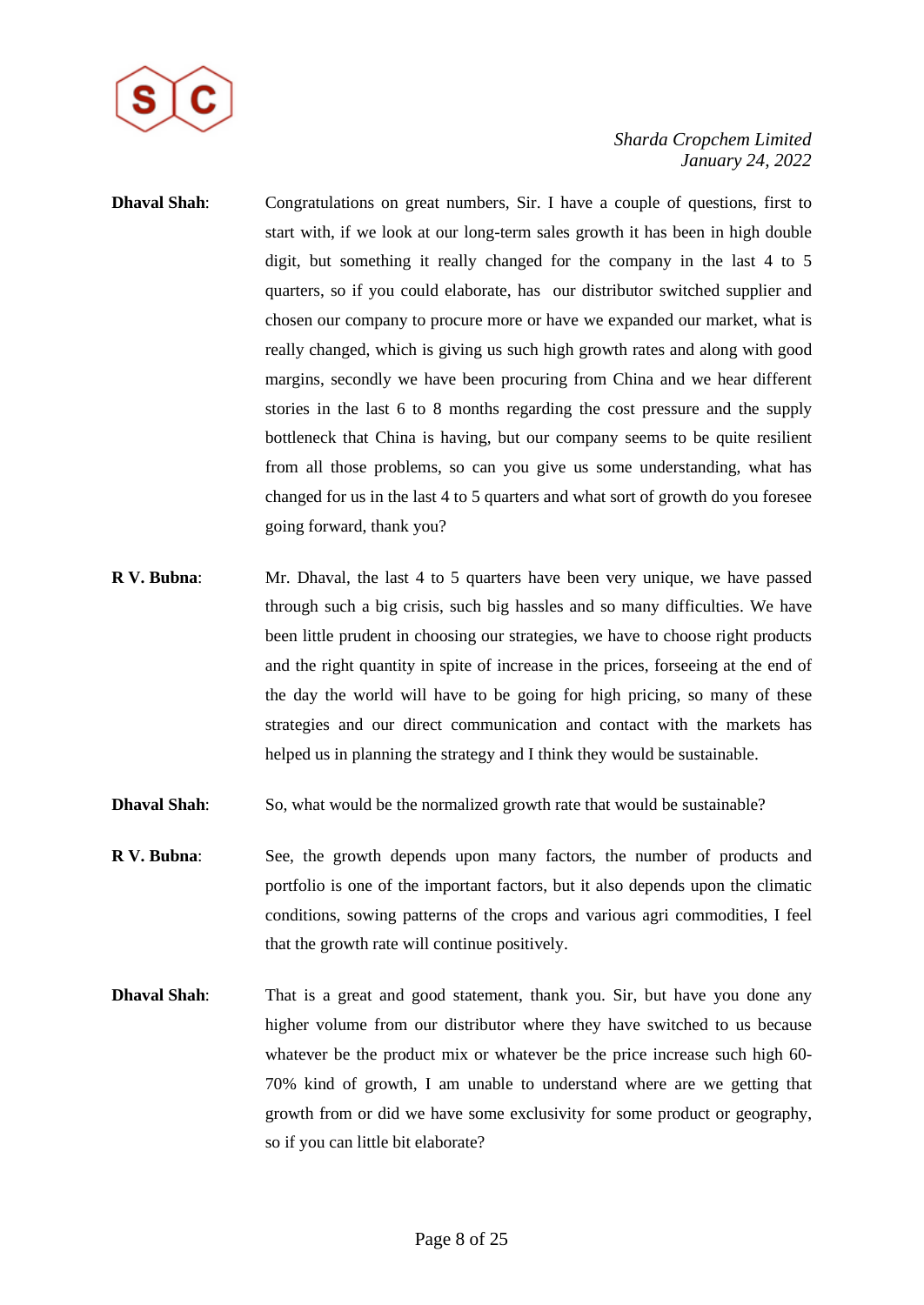

- **R V. Bubna**: We do not believe in exclusivity with any distributor for any product as far as we can help because at the end of the day one distributor will be able to cover limited geography in his territory and not a big way, I think the biggest factor that has helped us is our better position compared to our competitors, we find that the competitors have distributed some products and we try to give higher prices they immediately agreed on it, which means that the competition has not been able to provide and that is a factor that has helped us a lot.
- **Dhaval Shah**: So, did we go and book some large quantities from where we are procuring and because of the supply bottlenecks, we were ready with the product and meet the demand, does that helped us?
- **R V. Bubna:** Yes, but the path has not been so easy, the biggest problems that we have seen is in the logistics and the freight and delivery of the cargo, can you believe sometimes our ship has to wait for 4 to 6 weeks at the designated ports after it reaches the port to find a berth on the port, it is unimaginable and unexpected, clearing the cargo and taking to the consumer may take another 2 to 4 weeks, so we have been able to perform better on these fronts compared to the competition.
- **Dhaval Shah:** More efficient, got it.
- **Moderator**: Thank you. The next question is from the line of Saumya V from Spark Capital. Please go ahead.
- **Saumya V:** Thanks for the opportunity, Sir. My question is with regards to the volume breakup that you can give across geographies and the gross margin breakup of geographies?
- **R V. Bubna**: I will give the volume breakup first, in Europe the volume was 43,58,034, NAFTA 32,81,707, Latin America 7,69,672 and Rest of the World 10,27,892, totally 94,37,304. What was the next question?
- **Saumya V:** Geography wise gross margin breakup?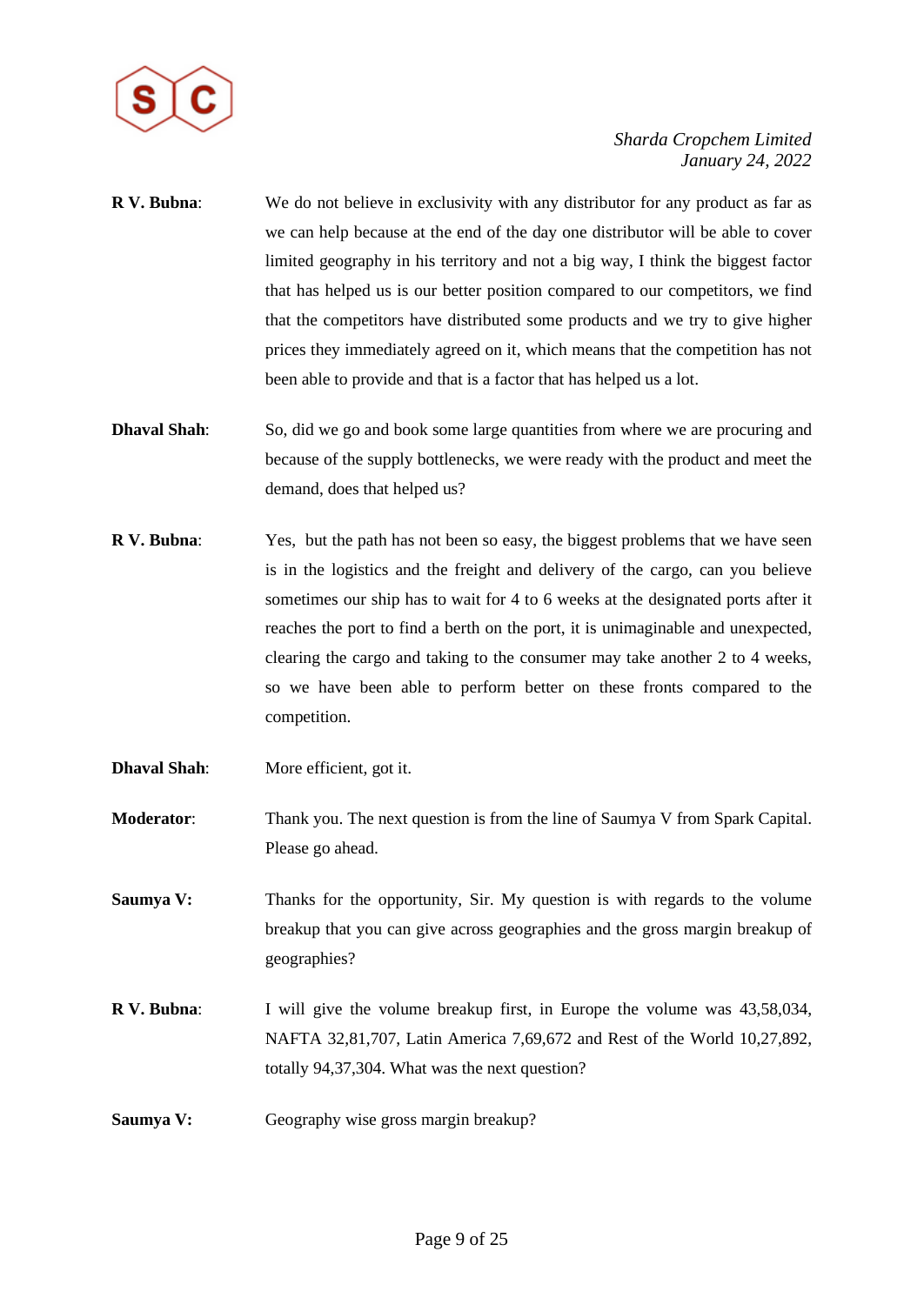

- **R V. Bubna**: Europe, the gross margin was 35.5%, NAFTA 37.6%, Latin America 14.0% and Rest of the World 23.2%, overall 33.9%.
- **Saumya V:** Thank you, Sir that is helpful. The second question is with respect to the raw material sourcing cost, so are you seeing any slowdown, if any, from China from the peak that we saw last year or it is still continuing to remain at the same level?
- **R V. Bubna**: We have a feeling that from this year onwards, starting from 2022, there is some easing of the situation in terms of availability of the product and sustainability of the prices, so the prices may be slightly decline.
- **Saumya V:** Got it, Sir. I will join back the queue, thank you.
- **Moderator**: Thank you. The next question is from the line of S. Ramesh from Nirmal Bang. Please go ahead.
- **S. Ramesh:** Thank you. Sir, just to understand your perspective on the outlook and how you see the impact of the high input prices affecting the volume of sales of crop protection chemicals because in the US there is a concern that the high input cost may result in some slowdown in farmer spending, so what is your view on the potential for growth in volume terms for the crop protection chemical industry for the next one year?
- **R V. Bubna**: I feel that there will be some growth in the demand of these products for the crop protection where agricultural yields will improve and the consumption of agro chemicals will also go up.
- **S. Ramesh:** So, you are not unduly worried about the current high cost of inputs impacting the farmer incomes and forcing them to reduce the rate or planter area?
- **R V. Bubna**: Mr. Ramesh, I feel the worst is over. We are on the path of comfort zone than what we have seen in the year 2021 and 2020.
- **S. Ramesh:** Thank you very much and wish you all the best.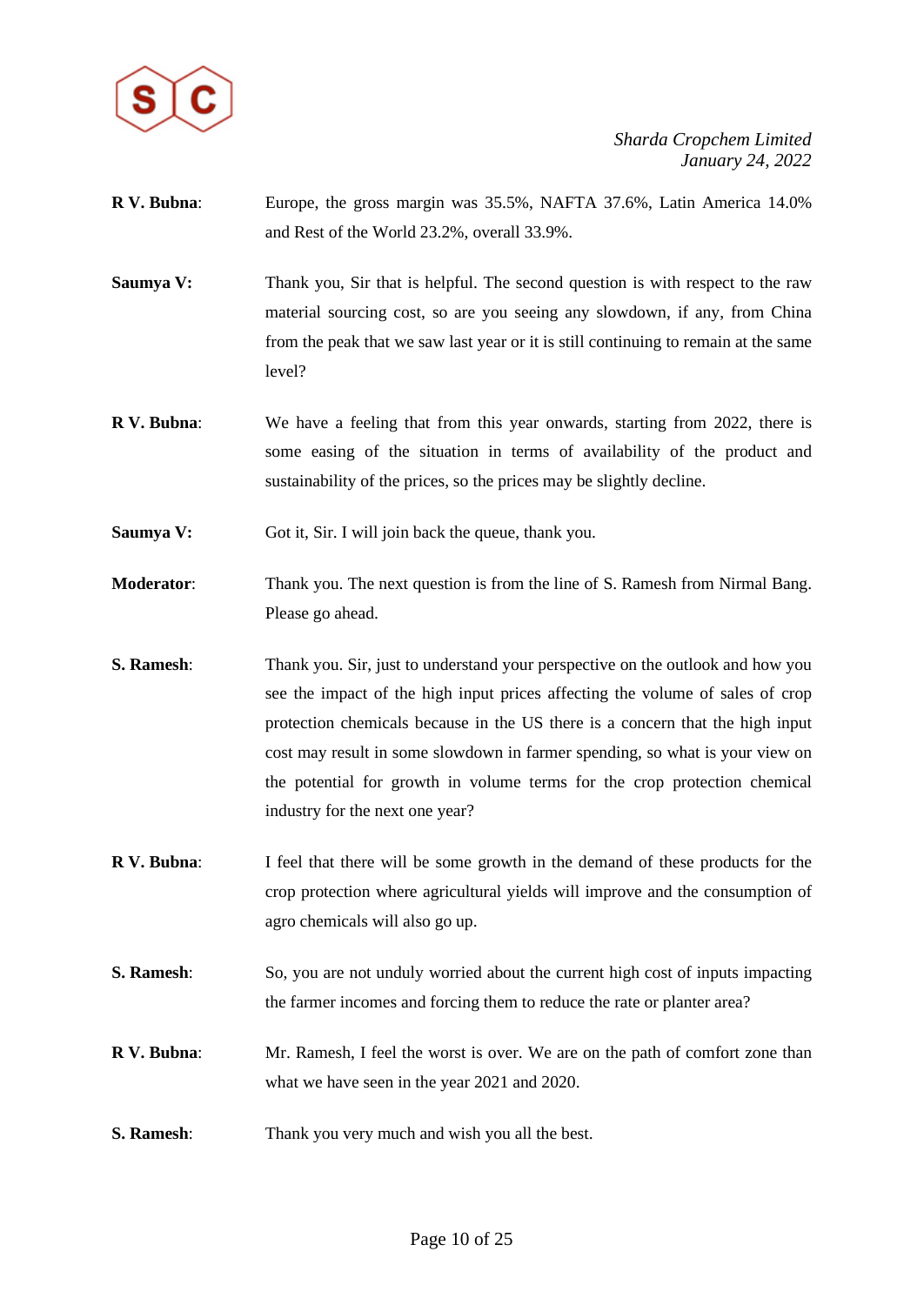

- **Moderator**: Thank you. The next question is from the line of Bharat Gupta from Edelweiss. Please go ahead.
- **Bharat Gupta**: Mr. Bubna, good evening. Thanks for taking my question. Sir, just confirming in terms of our revenue, what could have been the contribution coming out from the volume growth in the higher realization?
- **R V. Bubna**: The volume contribution is 50.9% for Q3 FY22 and 53.2% for 9M FY22.
- **Bharat Gupta:** Right, Sir, what has been the realization during this quarter?
- **R V. Bubna:** Pricing increase in this quarter has been 26.5%.
- **Bharat Gupta**: Right, Sir, also just to get a sense because it has been a higher realization like we have taken a decent amount of pricing increase that is eventually reflecting in the numbers as well, so is it primarily because the MNC have also passed it across the end customer taking in view the higher commodity prices, which are there in the global markets?
- **R V. Bubna:** It could be one of the factors.
- **Bharat Gupta**: So, simultaneously, the amount of equivalent like percentage hike has been competitive as per what MNCs have taken, is my understanding correct?
- **R V. Bubna**: No, I am not able to comment on that because it is very difficult to understand the strategy of the MNCs. They make it more complicated by giving a higher amount in the price list and they are giving discounts or incentives behind the back end, but I guess that is one of the factors.
- **Bharat Gupta**: Sir, also if a look at the gross margin profile, there has been a decent amount of jump if I look at the NAFTA margins or the North America margins, so can you give us a brief sense what has been the key contributors behind such a spike in the gross margins?
- **R V. Bubna**: I think one of the main important factors is the availability of the products on the part of our competitors.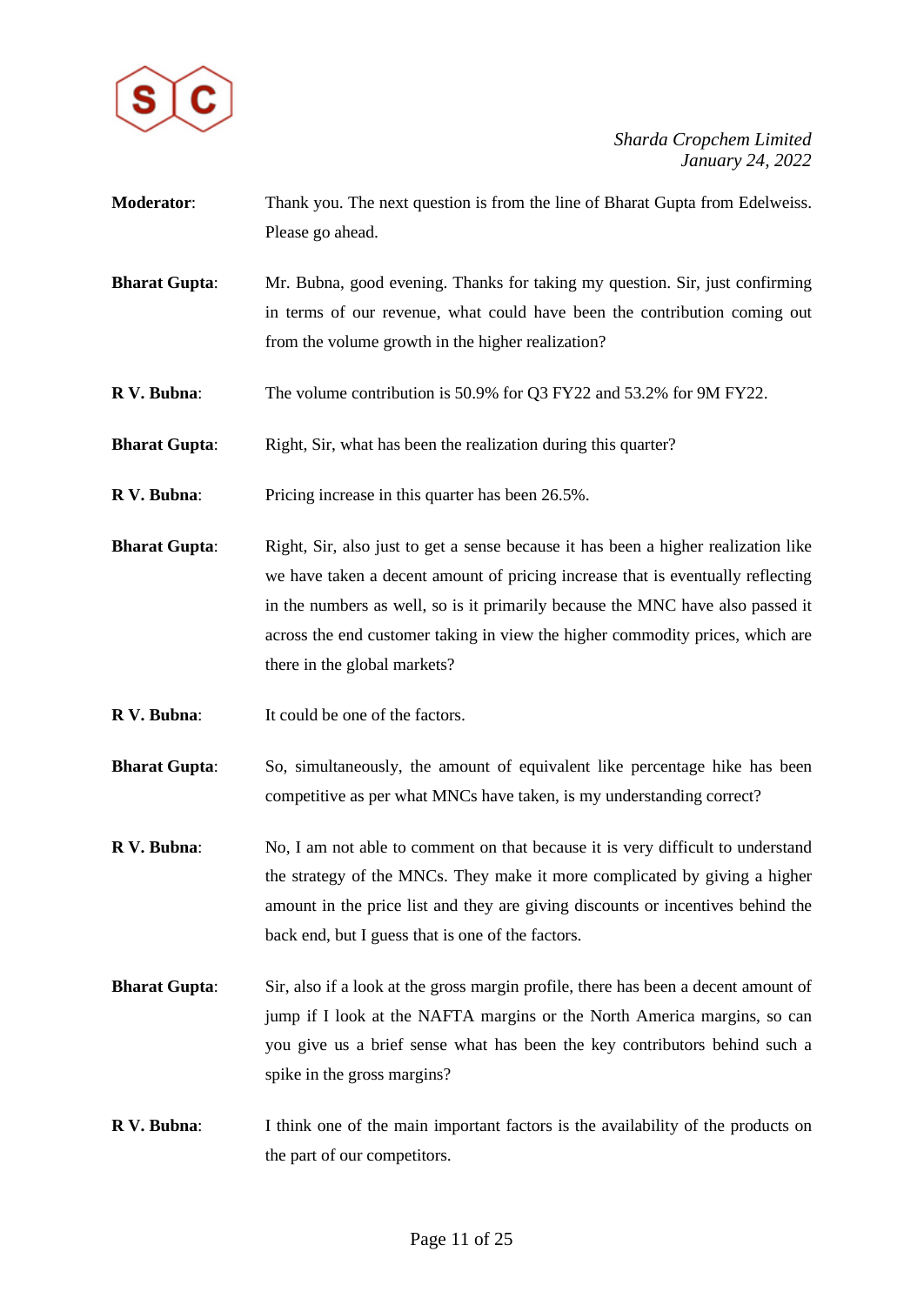

- **Bharat Gupta:** So, inventory situation has dried up out there in the North American markets; one of the reasons?
- **R V. Bubna**: Yes, please.

**Bharat Gupta:** Sir. That is it from my side. Thank you so much.

- **Moderator**: Thank you. The next question is from the line of Siddharth Gadekar from Equirus. Please go ahead.
- **Siddharth Gadekar:** Sir, I have one question, if we look at active ingredient from China, so Y-o-Y if I compare for Q3 FY22 versus Q3 FY21, it appears that prices have increased anywhere between 30% to 59% Y-o-Y, in terms of that did we facing challenging in sourcing our active ingredients from China one, secondly, have we taken the entire price hike in this quarter or there could be some more price hikes, which could reflect in the fourth quarter?
- **R V. Bubna**: No, I think you have taken effective price rise till the third quarter, fourth quarter we are still to see how the price rise or prices behave; we have to follow the trend in the market.
- **Siddharth Gadekar:** Sir, there was no major inventory gain we were carrying from low cost inventory because of that we have seen this kind of a margin increase, is that understanding right?
- **R V. Bubna**: I would say the marginal advantage of the price rise in the inventories.

**Siddharth Gadekar:** Got it.

- **Moderator**: Thank you. The next question is from the line of Rohit Nagraj from Emkay Global. Please go ahead.
- **Rohit Nagraj**: Thank you and congrats on a very good set of numbers. Sir, my first question, in terms of the logistics and freight cost, you have indicated that in Q3 also we are feeling some pressure, but coming into Q4, how are we seeing the situation in the freight as well as logistic cost and given that for the next couple of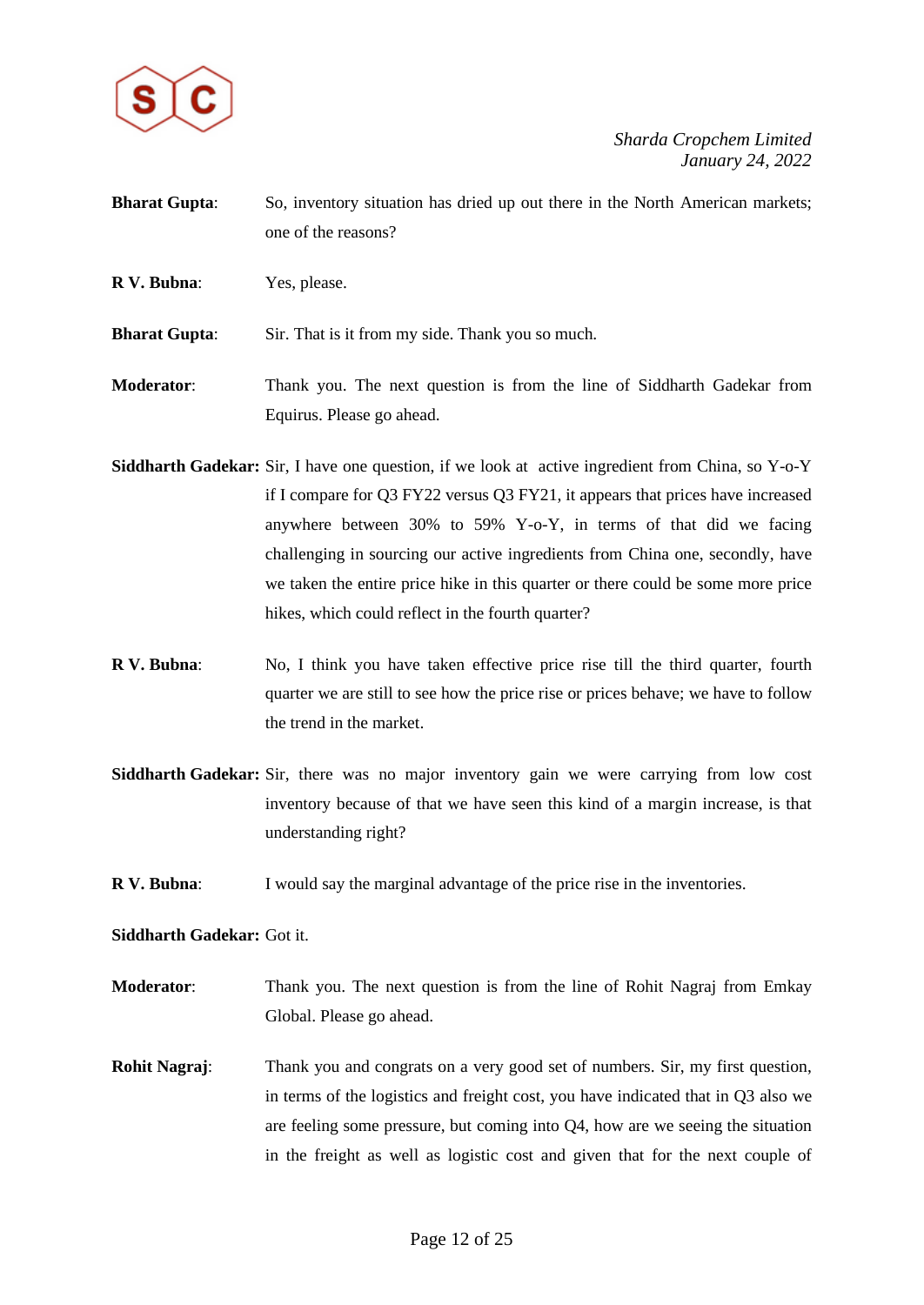

months, how are we seeing those rates probably we would book shipment from China to other geographies, thank you?

**R V. Bubna**: Mr. Nagraj, the pain continues to be there, but the encouraging thing to be seen is there is no further increase in the freights and slightly there is softening of the freight rates, it has been painful and heavy but I see the trend is slightly easing out.

- **Rohit Nagraj:** Right, Sir, got it. Sir, you have indicated just for a particular partnership that on China availability of material if they relatively easing out as far as 2022 is concerned, so given this key, would there be some pressure on us in terms of volume growth given that for the first 9 months we have grown because the competition was having relatively lesser amount of stocks or inventory. We have a better position in terms of materials, so would that entire FY23 volume growth, thank you?
- **R V. Bubna**: It will not impact, Mr. Nagraj, we feel it may impact positively.
- **Rohit Nagraj:** Fair enough, Sir. That is helpful. Thank you so much and best of luck.
- **Moderator**: Thank you. The next question is from the line of Dhruv from HDFC AMC. Please go ahead.
- **Dhruv**: Thank you so much. Congratulations for a very good set of numbers. Sir, the first question is a bit of repetition of the earlier one, in the last few calls and this call, you have mentioned that the disruption from China and the freight issue has benefited us because we have been more agile versus probably the competitors, but you also mentioned that this is now easing, freight is also not increasing further, and China is also improving, but still you do not see this to the existing sales or degrowth forecast, so if you can help us what is driving this confidence in terms of the stability of sales growth?
- **R V. Bubna**: Mr. Dhruv, I do not know if the competitors are able to take immediate advantage of the easing out situation, but we feel that we are feeling more at peace than the things have been there in the past.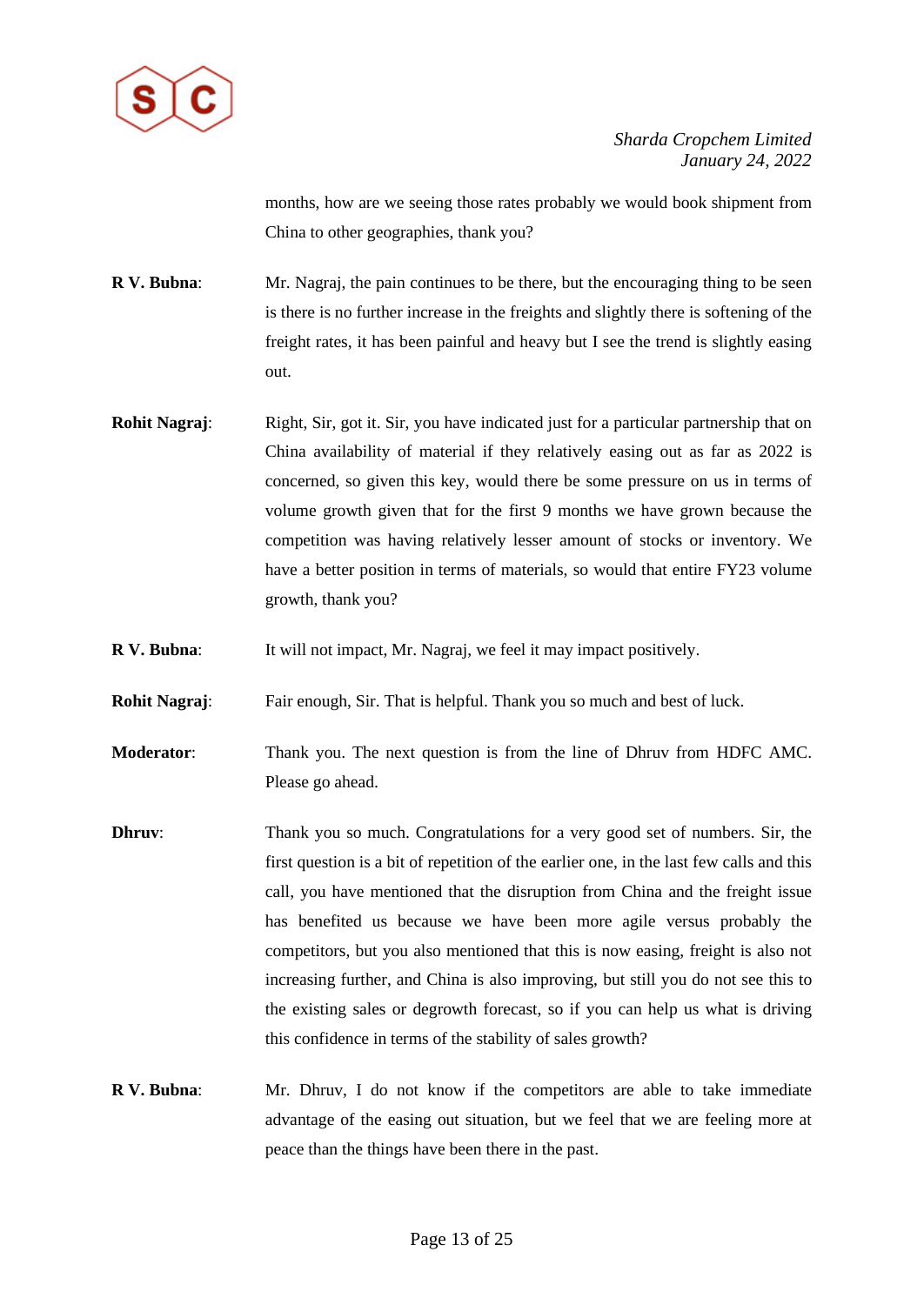

- **Dhruv**: Sir, it seems the distributor, which are buying from you and which are probably from others, have shifted to you and that is why because in the earlier call you mentioned the number of distributors as such have not increased significantly, it is with existing distributors buying more from you, so do see the shift to you by the distributor that is more prominent and they will continue to buy more from you because of some underlying change, which has happened in the market?
- **R V. Bubna:** Sir, I have not shared that the number of distributors have not been increasing, there is an increase in the number of distributors also, I think there is a small misunderstanding here and the distributors are finding our service much better to suit their requirements and they are patronizing us, that is the only thing I can say.
- **Dhruv:** Got it and even the situation normalizes from freight or availability from China, you do not see that the current base declining and you can grow the existing base itself?
- **R V. Bubna**: Yes, Sir, we will be able to grow, it will not affect our growth if the situation could go also to our advantage.
- **Dhruv:** Sir, why do you say that because now it is improving and now it is easing, so how does it come to our advantage then?
- **R V. Bubna**: There will be less uncertainties.
- **Dhruv:** Got it, Sir. I thought that this uncertainty and the lack of transparency in the system was benefiting you?
- **R V. Bubna:** I am making comparative statements as compared to competitors.
- **Dhruv:** Sir, I was saying that free cash flow generation now will be strong and capex requirement I believe is around Rs.300 Crores odd, which can be sufficiently met with the existing business, so any plans for probably increasing dividend or some thoughts on the capital allocation?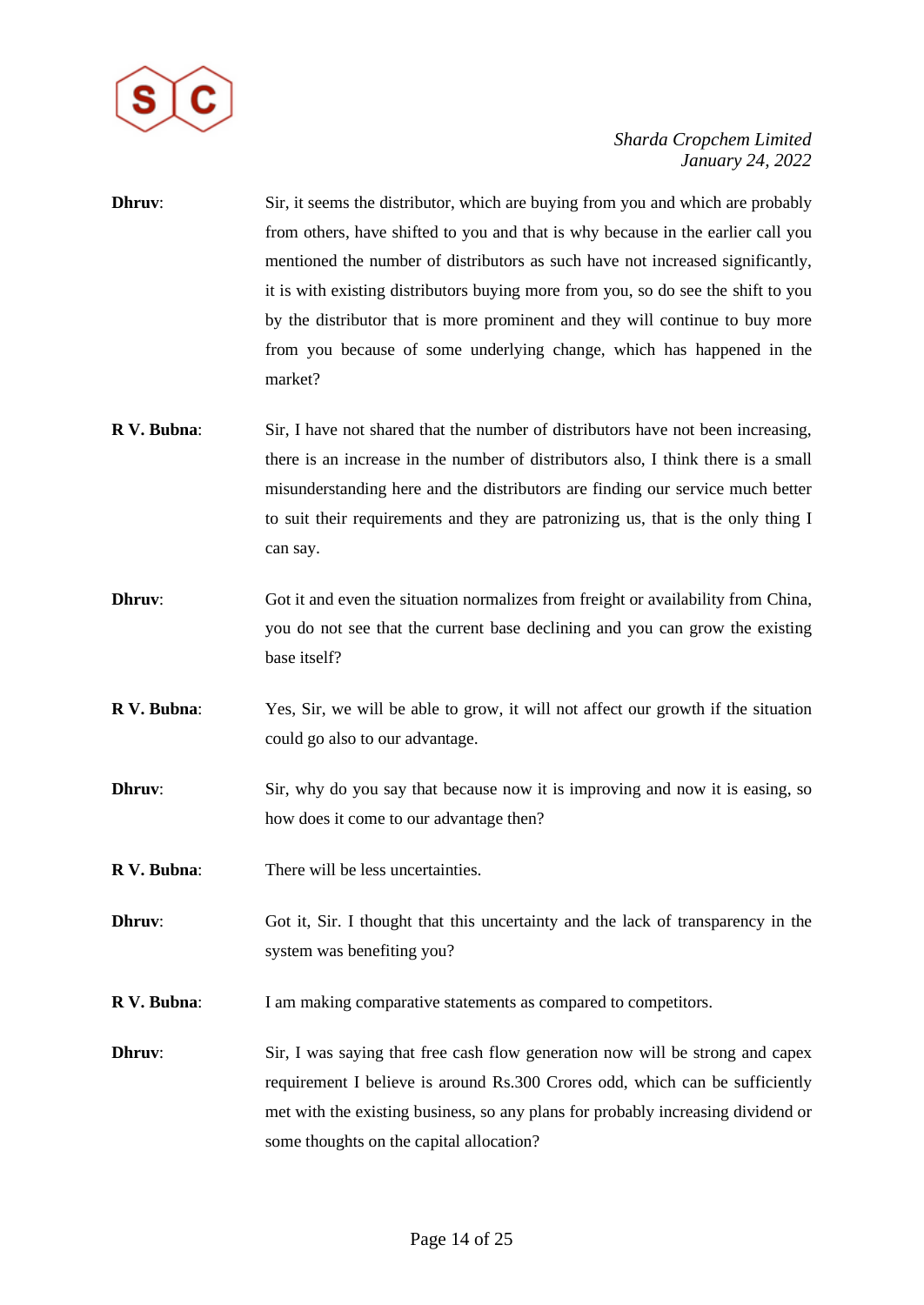

**R V. Bubna**: We are looking into that direction. **Dhruv:** And the capex remains at Rs.300 Crores, right Sir? **R V. Bubna**: More or less. **Dhruv:** Sir, one last question quick one, is it possible to share the market share of some of your say for example, top 3 products. Individually what would be the market share in these products be, say for example, let us talk about Europe, you might have an X molecule and say top 1 molecule, what would the market share in that molecule for Europe or any representative sense that you can give us? **R V. Bubna**: We have a very small pie in the world and global markets. Our market share will not be more than 10% in any geography or any country for any molecule. **Dhruv:** 10% would be the max for even for your top molecules? **R V. Bubna:** It is not a very precise calculated figure, it is just an estimate that is not be more than 10%, if could be even 8%, 7%. **Dhruv:** Got it. Sure, Sir. Great, Sir. Congrats and thank you so much. **Moderator**: Thank you. The next question is from the line of Archit Joshi from Dolat Capital. Please go ahead. **Archit Joshi**: Thank you for the opportunity, Sir and congrats for a great set of numbers. Sir, I was just trying to understand a bit more on the commentary that you gave for the growth that you have registered, a very healthy growth numbers for this quarter. Is it that other than the dried up inventory that you are talking about, were there some molecules that were registered of late which were picked up by distributors and there was a strong volume growth for some of the molecules, which were in the pipeline and then fructified into sales volume, is it that or it was just the inventory situation which help us and if we add some more sustainability perspective I mean this growth can sustain going ahead?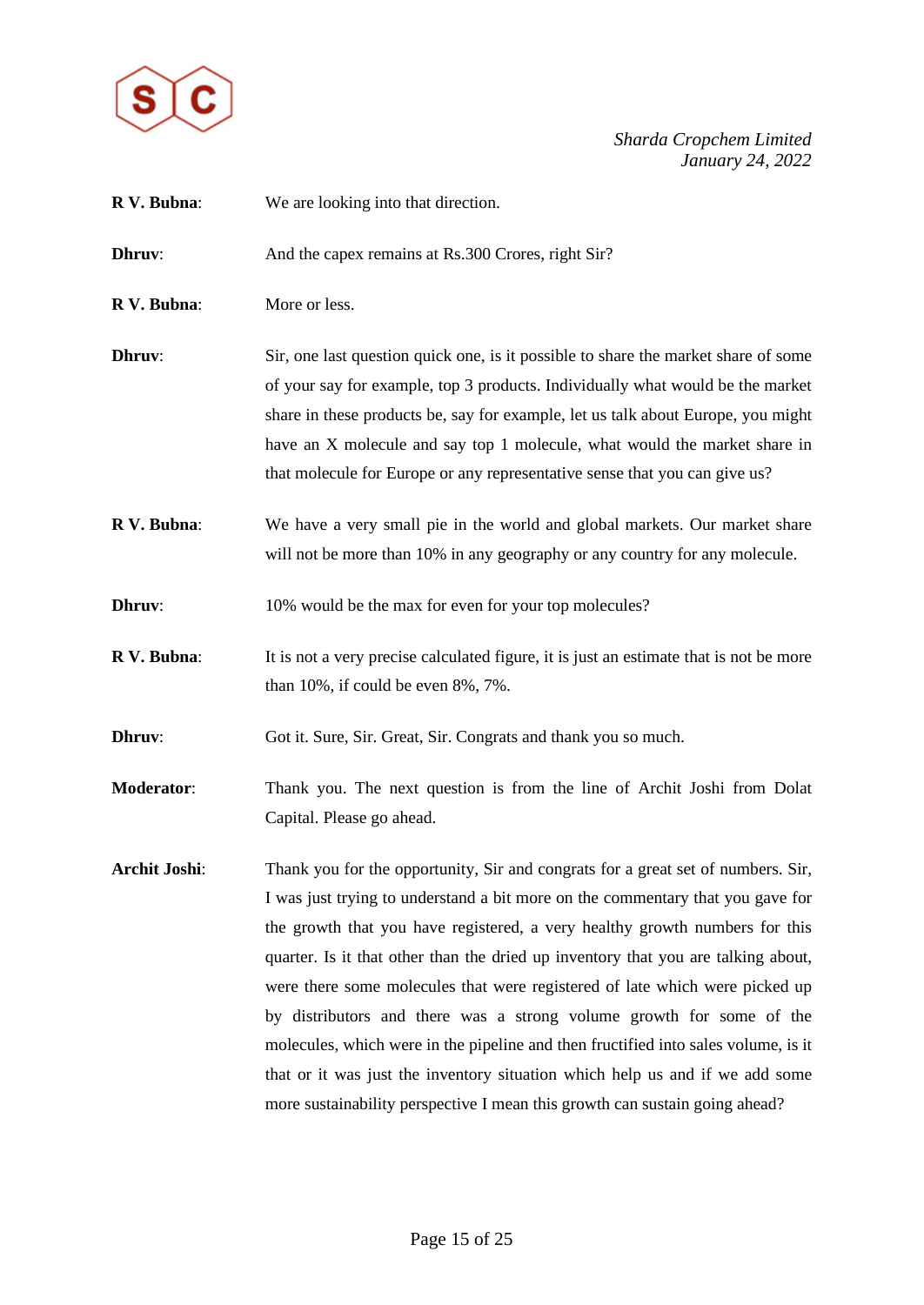

- **R V. Bubna**: When we get a new molecule it does not have an impact immediately, ours is a seasonal business sometimes we register the molecule which is off season for the product and to introduce the product into the market also takes at least 1 or 2 seasons, so most of this is from the product, which were registered in the previous years, some products have helped us during this year.
- Archit Joshi: Got it, Sir. So basically, was this just like of one-off quarter because if we look at the growth numbers I think in the last 9 to 10 quarters we have not seen NAFTA doing better than Europe not just in terms of sales, but also in terms of gross margins, so just was little curious to understand where is this coming from and would the situation is not this high at least in mid terms would we be able to see growth in the same quarters?
- **R V. Bubna**: Yes, Sir, that is right.
- **Archit Joshi**: Got it, Sir. Thank you. Thanks for the clarification. That is it from my side.
- **Moderator**: Thank you. The next question is from the line of Nitin Agarwal from DAM Capital. Please go ahead.
- **Nitin Agarwal**: Very good afternoon and congratulations on a very good set of numbers. Sir, two questions, one is on the non-agro business, what is the driver for that business, it's also grown very well in this year?
- **R V. Bubna**: The non-agro has grown again because of properly strategizing the requirements and just remember most of the non-agro business is made to order, in non-agro business there is no stocking and selling, we receive orders and we have to get the products made as per the requirements and specifications of the customers and then deliver, so probably here also our customers have found Sharda a better source to supply them the products within their expected timelines compared to the competitors, so it is mainly based on the service and deliveries.
- **Nitin Agarwal**: What would be the main product that we make for the customers in this business, which is largely the belts business or something else which is there along with it?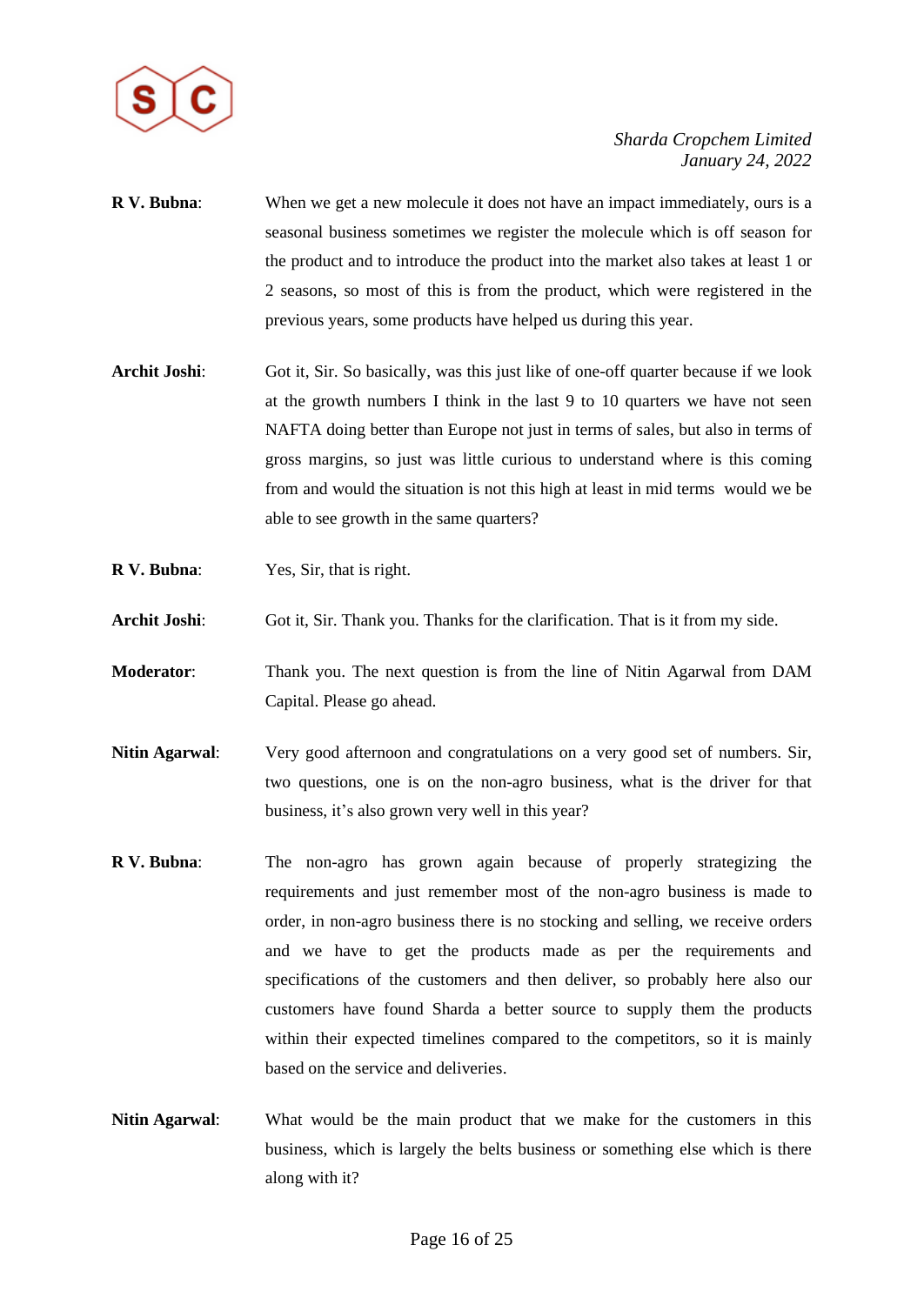

- **R V. Bubna**: No, largely the belts and other products, we get them made after we receive the orders from the customers.
- **Nitin Agarwal**: Last question on this one, what is the gross margin in this business in general in 9 months?
- **R V. Bubna**: Gross margin in this business is around 13% to 14%.
- **Nitin Agarwal**: Sir, lastly on the agrochemical business, we have had about 50% volume growth there as you mentioned for the 9 months, is it possible to break it between existing products and new products items of what would have driven the volume growth?
- **R V. Bubna:** It is not so easy and we have not done that analysis.

**Nitin Agarwal**: Sir, just lastly, you also answered to the previous participant that this is a very high growth year we will probably growing 50% or so in our volumes assuming the trend sustained for that last quarter also, on this high base which is there or what would be if you get a 3 to 5 years view of the business, what is the normalized volume growth one should think this business can achieve 15%, 20%, what is the normalized level of volume growth we can achieve, Sir?

- **R V. Bubna**: I would say around 20%.
- **Nitin Agarwal**: With margin value increases because we are doing relatively higher value products as we go forward?
- **R V. Bubna:** I will say that we will be able to maintain the margins.
- **Nitin Agarwal**: Thank you, Sir.
- **Moderator**: Thank you. The next question is from the line of Sonal Minhas from Persistent Capital. Please go ahead.
- Sonal Minhas: Sir, I had two questions, one was around the Europe business, wanted to understand, you mentioned that the reason you have done exceptionally well in this 9 months and this quarter is the service and inventory levels of the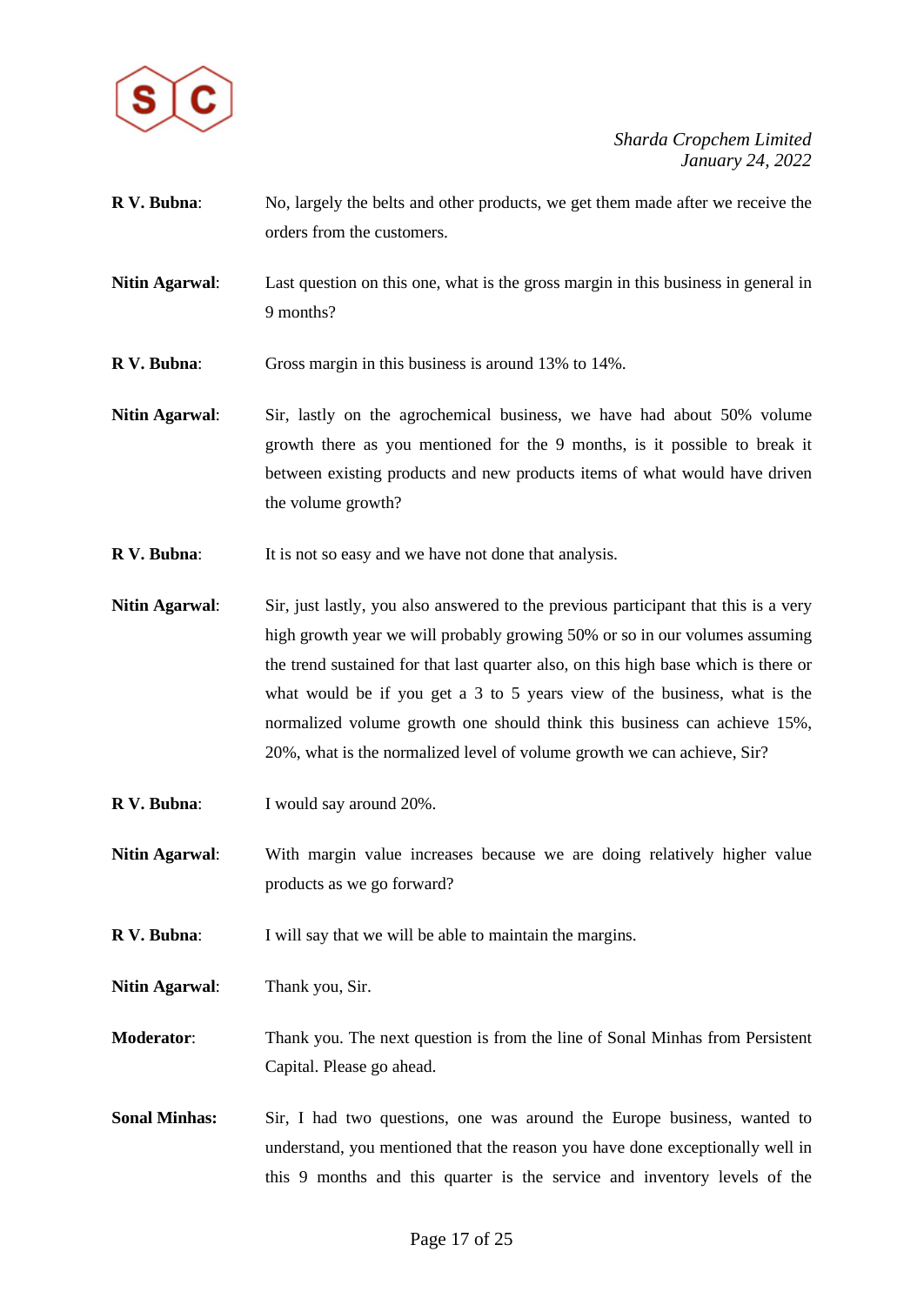

competition, but on the service just wanted to double click and understand what do the distributors actually say about the product in terms of the yield of your product being better than competition or is there some other quantitative factor about the productivity of the product, which is important, why I am asking this is to understand also the stickiness of the business over the course of next 1to 3 years given the product specifications?

- **R V. Bubna**: I think our products are performing very well. I do not know if they had a bad experience with the competition, but our product is performing very well and you must know that when we deal with agrochemical products, the quantity and lot of parameters are decided by the registration authority, which we have to comply with, and our product has to be equivalent in all respects to the innovative product, so these are the factors which are taken care of our production stage, performance is more or less following unless of course there is some variation or deficiency at the further application on the part of the farmers or some other adverse weather effective, so there is no complaint about the performance of our product.
- **Sonal Minhas:** Sir, follow up this, what is the pricing gap of our products in general maybe we can just compare Europe, our products versus let us say the larger competition there and has that pricing gap narrowed over the course of the last 1 or 2 years, just want to understand that?
- **R V. Bubna**: Sir, we try to understand the pricing of our leaders who are multinational and innovators, we try to price our product around plus or minus 10% of the innovator's product, but the biggest situation about the innovative product is that it is not very open and transparent information.
- **Sonal Minhas:** I understand and this pricing just on your rich experience or whatever you understood from the distributors as that gap narrowed because of inventory shortages in the last one year?
- **R V. Bubna**: It could have been, but not very significantly.
- **Sonal Minhas:** Thank you and that is it from my side.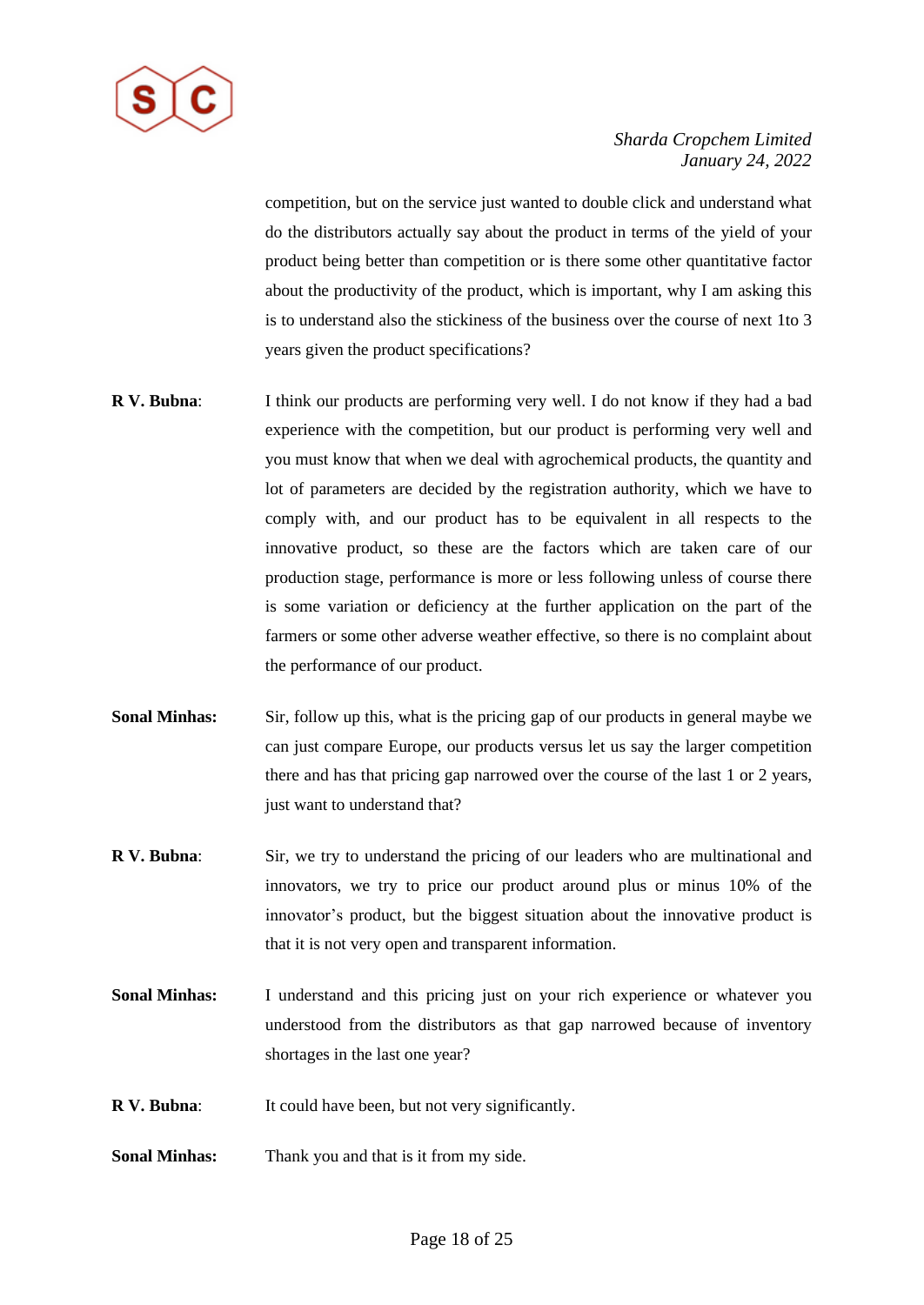

- **Moderator**: Thank you. The next question is from the line of Gagan Thareja from ASK Investment Managers. Please go ahead.
- **Gagan Thareja:** Good afternoon, Sir. My first question is around the approximate timeline for the pending registrations, so what time can they be registered and brought to market?
- **R V. Bubna**: It is very difficult Mr. Thareja, no logic works in the process of registrations and no forecast works over there because we are dependent upon a lot of uncertain factors, one is the bureaucracy of the registration authorities, they have to meet representatives of various ministries have to get together and meet and take a decision, second is the trials on the field, weather conditions, infections during the weather, there are a lot of uncertain factors and I do not think anybody to make a guess and predict and achieve defined timeline for the registration.
- **Gagan Thareja:** And to a previous participant, you indicated that on your current sales base post FY22, you think 20% annualized growth is sustainable. Are you talking about volume growth or are you saying that it is rupee term growth of 20%, which is sustainable going ahead?
- **R V. Bubna**: Volume growth.
- **Gagan Thareja:** And in terms of pricing, it has been very volatile in the last entire year, input prices moved up, you have been very proactive and taken price increases in past month, do you foresee a situation where next year prices move down sharply also?
- **R V. Bubna:** I do not think it will move down sharply. If there is a decline, it will be very gradual and slow.
- **Gagan Thareja:** A gradual and slow decline and this year's 50% volume growth you indicated that it is partly coming from your competitors not being able to put inventory in the market and partly your own efficiency, if you could give us some new ballpark idea as to one of your major competitors based out of China itself, secondly with easing input materials situation when they come back into the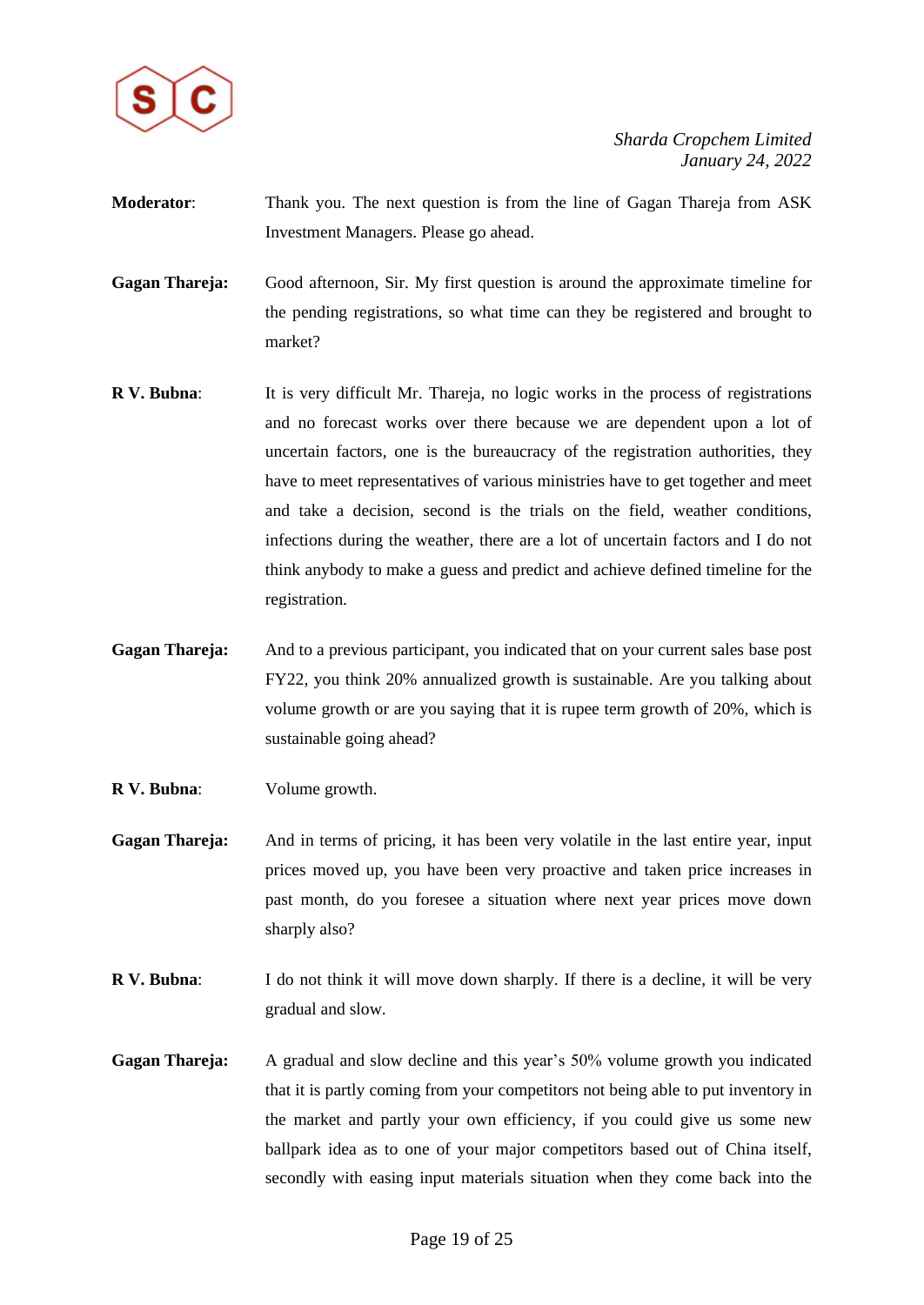

market and try to take back share despite of losing by aggressive pricing, how are you thinking about strategizing around that and sort of maintaining the market share that you have gained in the last year?

- **R V. Bubna**: Mr. Thareja, you had made your question very long, I have understood some part of your question, which is easier for me to answer is our competitors, whether they are from China directly, they are not from China directly, many producers believe in production and not investing in any tangible asset like registration, so China is not our direct competitor for any of these markets.
- **Gagan Thareja:** Sir, secondly, I mean your competitors will invariably easing input materials scenario want to grab back some volume share, which they might have lost in the last year as you indicated that they could not supply and you gained at their expense. So consequently, I am inferring that they will also want to take back whatever share they lost and therefore maybe go a little aggressive in pricing, do you foresee a situation where some of the gains that you have made this year which have come due to market share gains might not stick or sustain or do you feel that now your situation with the distributors is strong enough for you to sustain your gained market share?
- **R V. Bubna**: We will find other avenues how to keep the growth of our products and keep penetrating into the market. I am saying that this could be one of the reasons why we were able to get a better share of the market.
- **Moderator**: Thank you. The next question is on the line of Vishal Biraia from Max Life Insurance. Please go ahead.
- **Vishal Biraia:** Just one question, how has been the inventory scenario at the retail level and the distributor level?
- **R V. Bubna**: See, if I have understood these markets, my understanding is the markets that the retailers do not maintain a very big stock, if they want the product they send an inquiry they want the product the next year the third day, if I tell him that I am going to get a product it is on sea and on the way it will take a week, they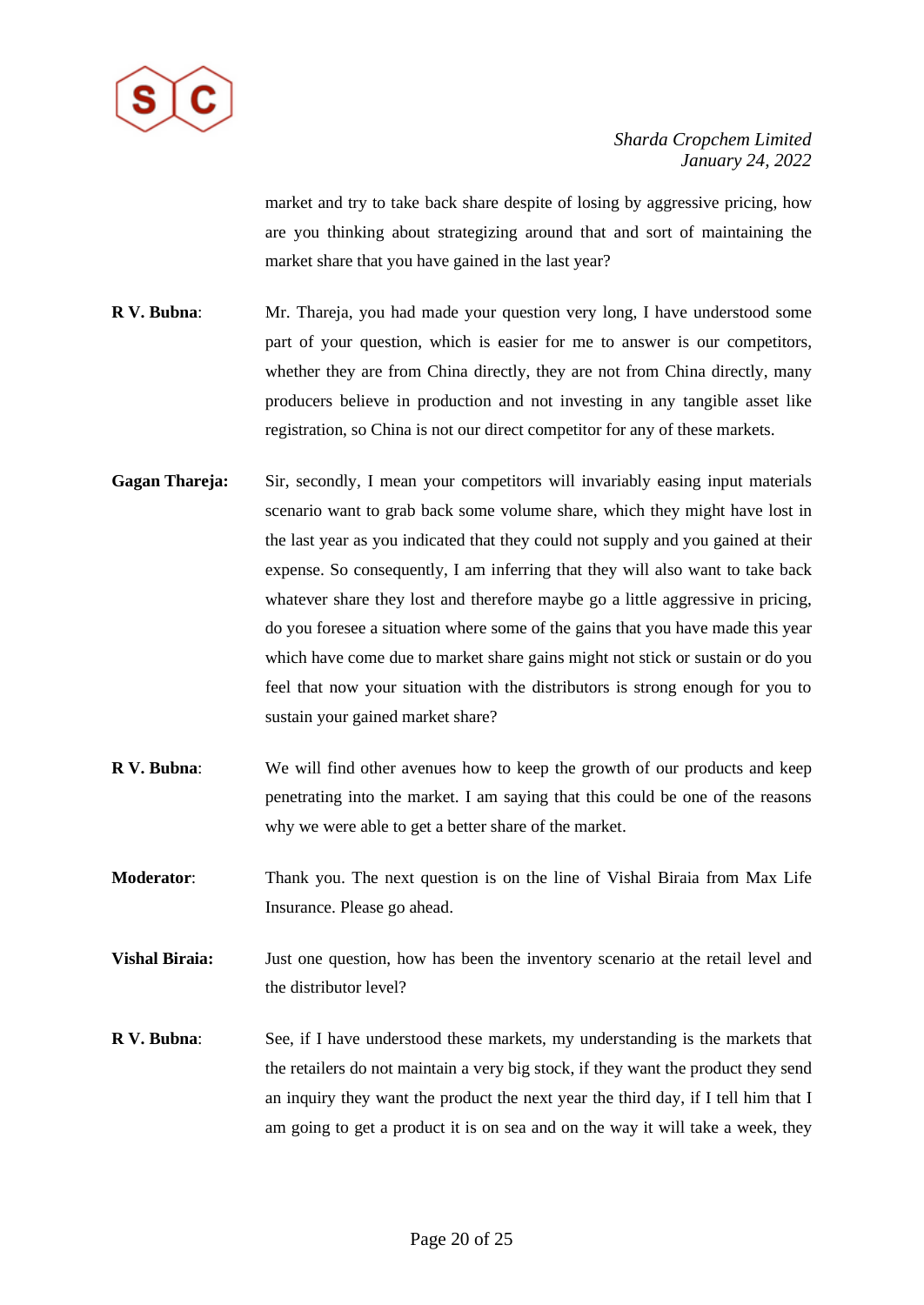

do not come back to us, so they want product very quickly whenever they come up with the demand.

- Vishal Biraia: Right, Sir, so the distributors would be maintaining all the inventory, so what is the kind of inventory level that would have, would they have lower than the normal inventory level?
- **R V. Bubna**: So, distributors also would maintain minimum inventories. They all depend upon the registration, all this who make the requirements of the inventory as and when they want.
- **Vishal Biraia:** Thank you very much.
- **Moderator**: Thank you. The next question is from the line of Deepak Poddar from Sapphire Capital. Please go ahead.
- **Deepak Poddar:** Thank you very much for the opportunity. I wanted to understand about the several price hikes that you have taken in the fourth quarter as well you will see depending upon the raw materials situation how do you place your price hike, just wanted to understand on the back of these, how do you see EBITDA margin sustainability, now it has increased over last maybe couple of quarters and standing about 20% to 21% with that the sustainable level that we are looking at going forward?
- **R V. Bubna**: I think it is sustainable.
- **Deepak Poddar:** And what sort of improvement we are looking at over and above that if at all?
- **R V. Bubna:** It is very difficult to comment, I think it is sustainable and our efforts is to still improve as much as you can.
- **Deepak Poddar:** That is it from my side. All the very best.
- **Moderator**: Thank you. The next question is from the line of Paras Adenwala from Capital Portfolio Advisors. Please go ahead.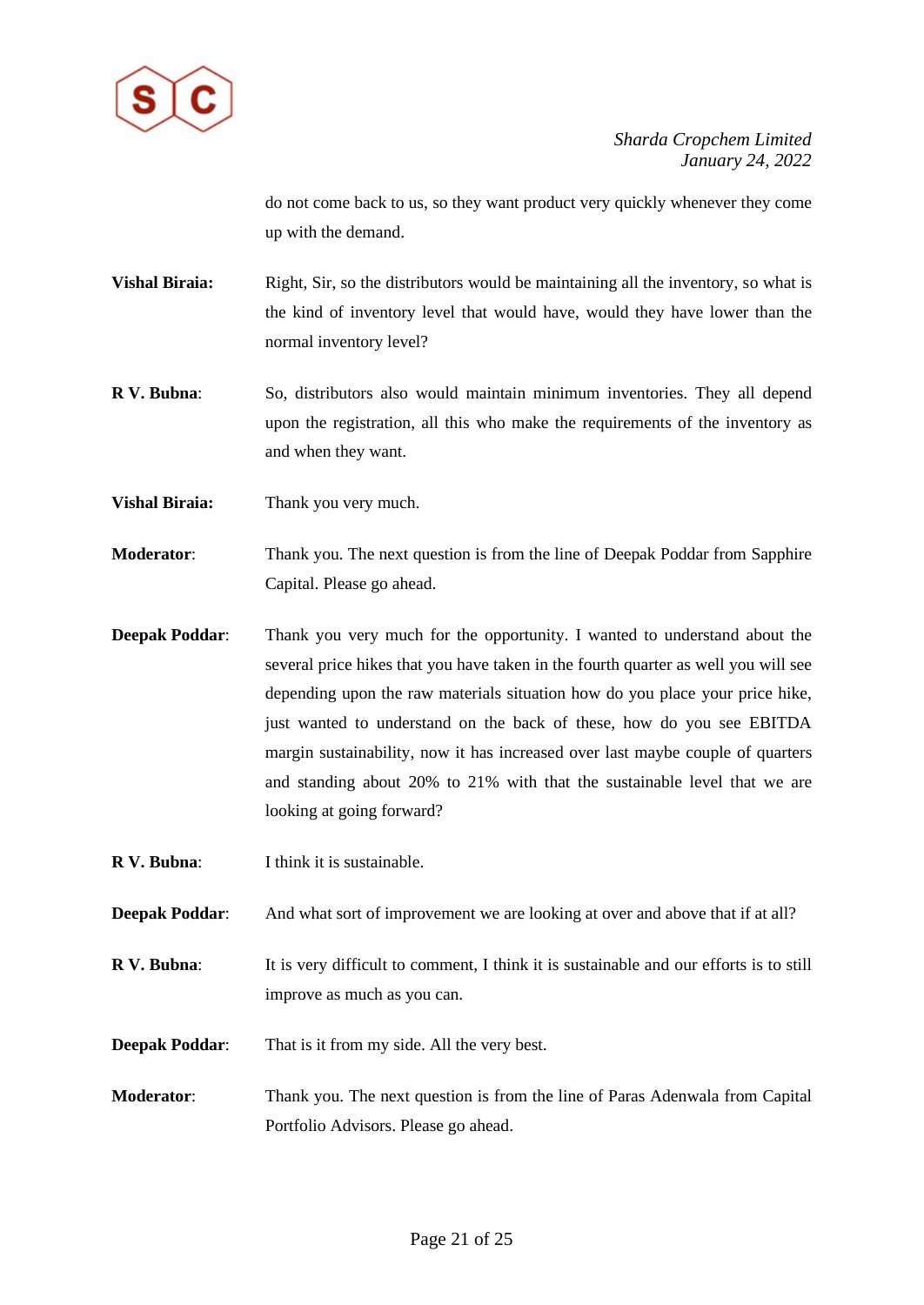

- **Paras Adenwala:** I was looking at your numbers for the last 6 to 7 years and I realized that on normalized basis your operating margins are around 24%, so do you think that is something which going ahead, you would be in a position to reach over there and maintain it?
- **R V. Bubna**: Yes, we will be able to reach and maintain, but that is you saying that it is around 24% for the last couple of years.
- **Paras Adenwala:** This year and for last couple of years it has been lower than that, this year in the nine months again it has been around 20% to 21%, so you think you would be in a position to reach 24%, which has been in a case in the past or you could reach over there once again?
- **R V. Bubna:** I would say that we should be there between 20% and 24%.
- **Paras Adenwala:** Secondly, your return on capital employed considering the fact that you are essentially a marketing and distribution company, your return on capital employed should be significantly higher than what we are seeing right now. We have seen that your competitors tend to do much better despite the fact that they have a good amount of manufacturing capacities, so what would you have to comment on that, please?
- **R V. Bubna**: I do not have an immediate answer to this question.
- **Paras Adenwala:** That is about it, please. Thank you very much.
- **Moderator**: Thank you. The next question is from the line of Vishnu Kumar from Spark Capital. Please go ahead.
- **Vishnu Kumar:** Sir, thank you for your time. Sir, you sounded one of the most optimistic and confident that I have heard at least in the last 2 to 3 years from your business prospect. I understand your business, but if you could tell us what is it that you are doing slightly different because in general the US agrochemical market growth rate is 3% to 5%, the large companies have also grown at 8% to 10% in the last 2 to 3 quarters, but if the growth slows down there then how should we think about it?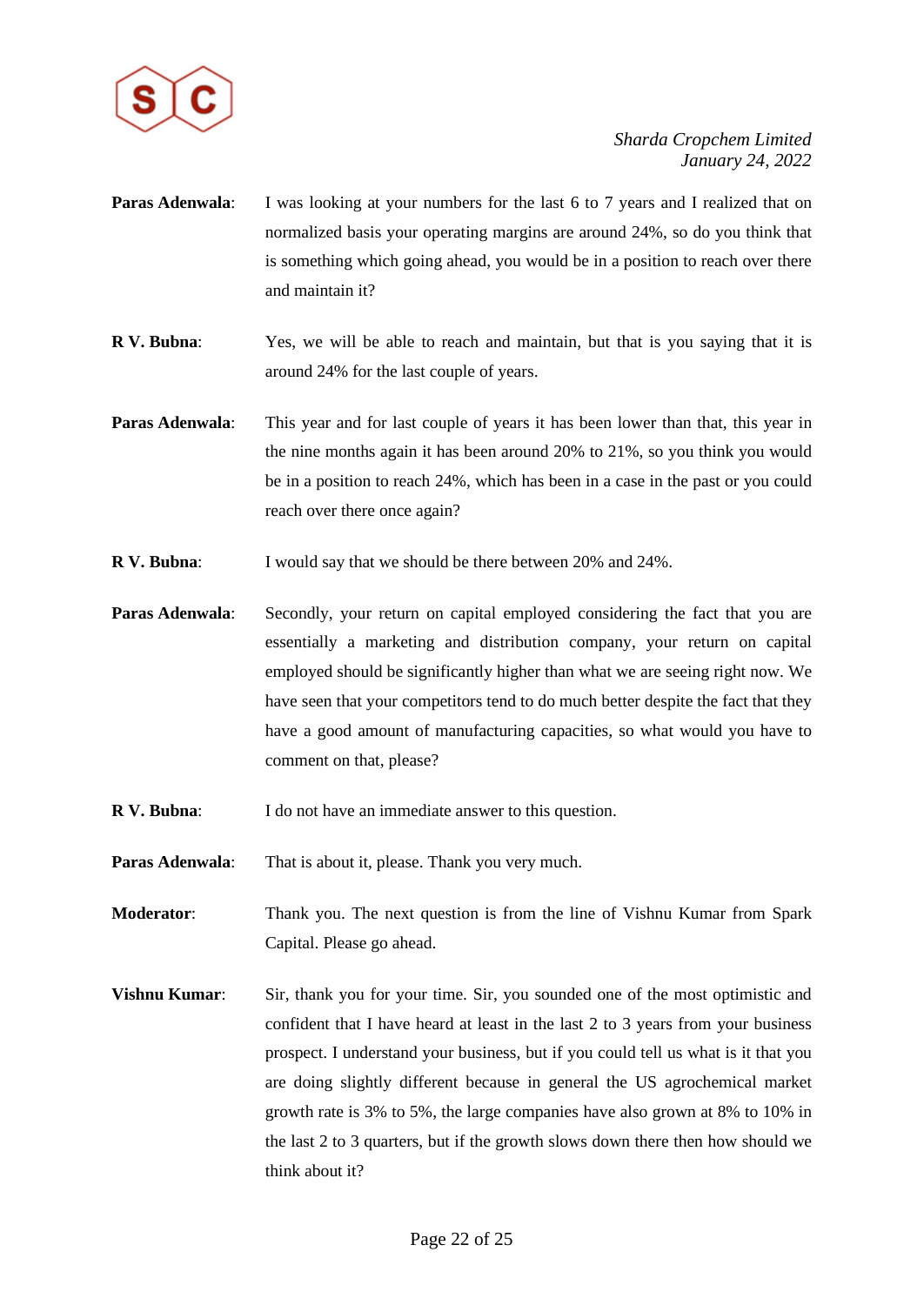

**R V. Bubna:** Vishnu, I have not understood your question. Can you repeat it once again?

- **Vishnu Kumar:** I am just trying to understand that because of the strong growth that you have seen, what gives you confidence that now the growth rate will be much better than in the past? Is there any specific things we are doing that it is going to drive the growth, if so if you can spell out a few things that you are doing differently versus what we have been doing till now?
- **R V. Bubna**: Sir, the biggest factor is our understanding of the market. The US market is very strange and difficult to understand, we feel that we understood the market over the last so many years and accordingly, play our cards.
- **Vishnu Kumar:** Is the last 2 quarters growth because glyphosate was in short supply price wise also and are we seeing a benefit because we are operating in other products which is not glyphosate is there any big upmove in our volume growth that has come because of this?
- **R V. Bubna:** In context to glyphosate, it is very difficult for me to comment, all I can say is that we have been able to meet the demand of the customer for the product that we were asked and many a times, despite this growth we have to decline inquiries and demands because we do not have inventory ourselves.
- **Vishnu Kumar:** In top 2 to 3 chemicals can you give us names of which you have done well in this year?
- **R V. Bubna**: The chemicals we do not disclose in this kind of meeting, Sir, it is our trade secret.
- **Vishnu Kumar**: Understood, just again circling back on the growth front, in the last one year, things have been great for the NAFTA and Europe market from a farmer income price point which seems to change as we speak that farm income is coming down, fertilizer price have gone up generally the profitability of farmers are coming down, at the time, I am asking actually two questions in the same one, farm income coming down and also there seems to be some sense of a restocking that is getting completed, so should we see some of the end market slowdown in next one year or so, are you seeing any signs, I know the current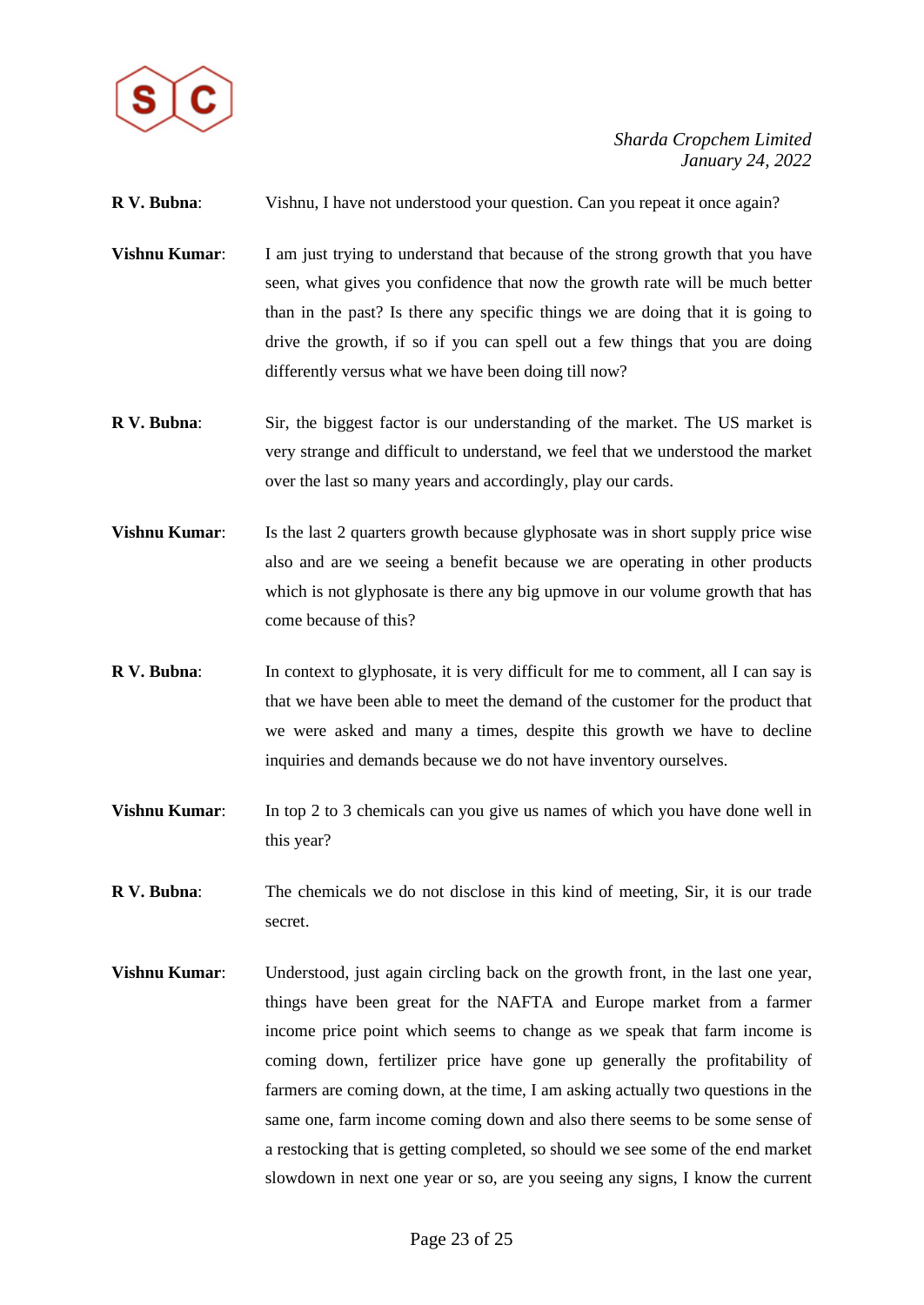

trend is very strong now, but one year down the line, how do you see the end market and our growth according?

- **R V. Bubna:** I can only comment that most of our customers have their complaint about availability of the funds with them to make payments on time, we have been receiving payments on time and with slight incentives we get payments before time, so that gives the impression that the farmers are with funds now where are they getting from and how are they getting that is the next level, which we have no time to go into.
- **Moderator**: Thank you. The next question is from the line of Pushkar Jain from Sequent Investment. Please go ahead.
- **Pushkar Jain:** Sir, I wanted a breakup of volume for the 9 months. Can you provide it?
- **R V. Bubna**: Yes, Mr. Jain, I will give you the breakup of the volume for the 9 months, Europe it is 116,64,106, NAFTA 86,87,018, Latin America 38,30,265 and the Rest of the world 25,65,825 and in total 2,67,47,215.
- **Pushkar Jain:** Thanks a lot, Sir. This has increased by 50% YoY in 9M FY22, right?
- **R V. Bubna**: Overall. Yes. 53.2% YoY in 9M FY22.
- **Pushkar Jain**: Thanks a lot, Sir.

**Moderator**: Thank you. Ladies and gentlemen, due to time constraint, it was the last question. I now hand the conference over to Mr. Manish Mahawar for closing comments. Over to you, Sir!

- **Manish Mahawar**: On behalf of Antique Stock Broking, I would like to thank the team of Sharda Cropchem for providing us an opportunity to host the call. Bubna ji, would you like to make a closing comment.
- **R V. Bubna**: No, Sir. I think we have covered everything and there is no further thing to add.